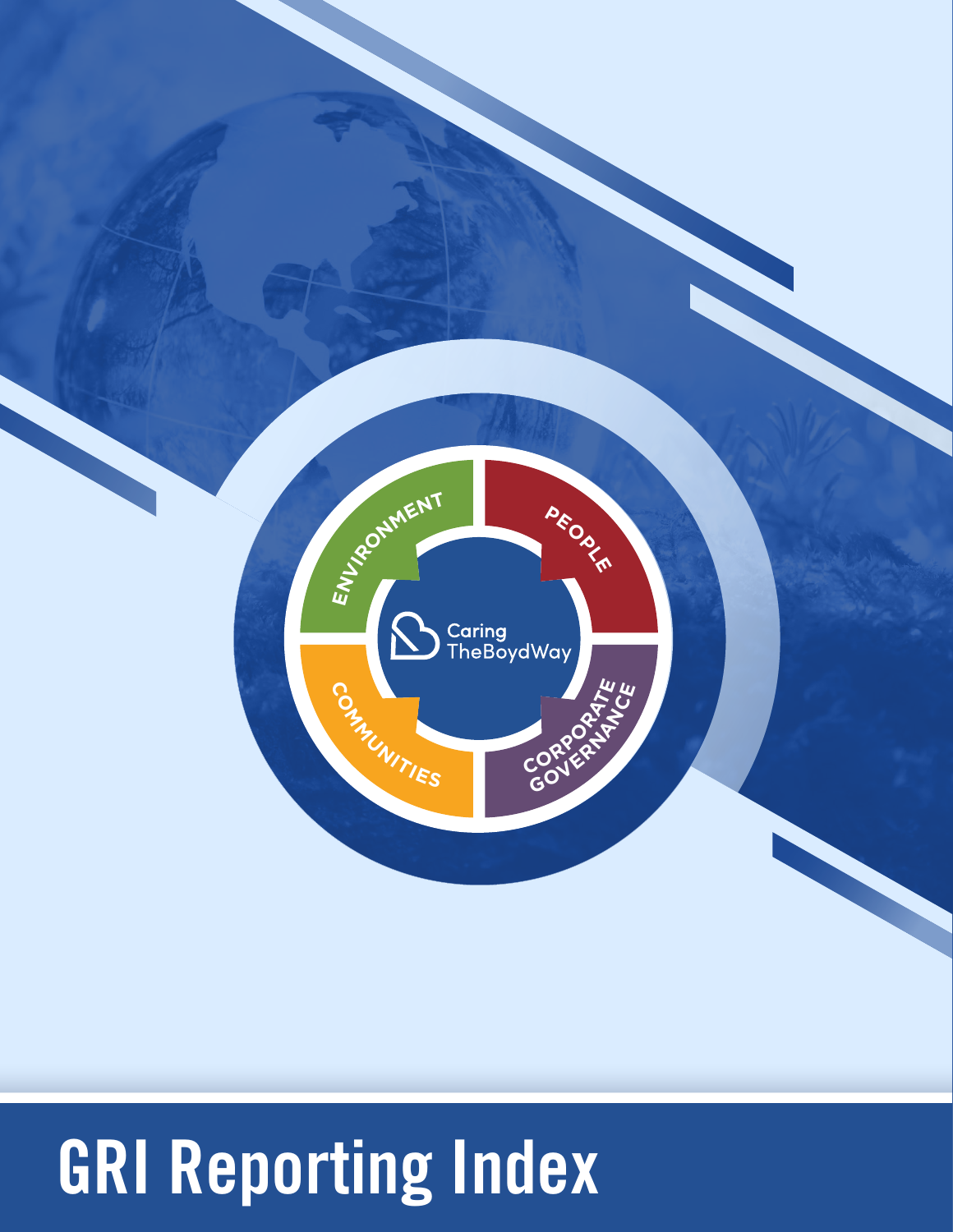| <b>DISCLOSURE</b> | <b>DISCLOSURE TITLE</b>                    | <b>BOYD GAMING DISCLOSURE STATEMEN</b>                                                                                                                                                                                                                                                                                                                                                                                                     |
|-------------------|--------------------------------------------|--------------------------------------------------------------------------------------------------------------------------------------------------------------------------------------------------------------------------------------------------------------------------------------------------------------------------------------------------------------------------------------------------------------------------------------------|
| GRI 102-1         | Name of the organization                   | <b>Boyd Gaming Corporation</b>                                                                                                                                                                                                                                                                                                                                                                                                             |
| GRI 102-2         | Activities, brands, products, and services | Boyd Gaming Corporation is a multijurisdictional gaming company that has been in<br>operation since 1975. Headquartered in Las Vegas, we operate 28 wholly owned gaming<br>entertainment properties in Nevada, Illinois, Indiana, Iowa, Kansas, Louisiana, Mississippi,<br>Missouri, Ohio and Pennsylvania. The Company is also a strategic partner and 5% equity<br>owner of FanDuel Group, the nation's leading sports-betting operator. |
| GRI 102-3         | Location of headquarters                   | Las Vegas, Nevada, United States of America                                                                                                                                                                                                                                                                                                                                                                                                |
| GRI 102-4         | Location of operations                     | Boyd Gaming 10-K, Item 1, Business, pp.1-2                                                                                                                                                                                                                                                                                                                                                                                                 |
| GRI 102-5         | Ownership and legal form                   | Boyd Gaming 10-K, p.1<br>Boyd Gaming common stock is traded on the New York Stock Exchange under the symbol "BYD".                                                                                                                                                                                                                                                                                                                         |
| GRI 102-6         | Markets served                             | Boyd Gaming 10-K, Item 1, Business, pp.2-6                                                                                                                                                                                                                                                                                                                                                                                                 |
| GRI 102-7         | Scale of the organization                  | Boyd Gaming Proxy Statement, Our Approach to Business: Boyd Style, pp. 2-4<br>Boyd Gaming 10-K, Item 1, Business, pp.1-8                                                                                                                                                                                                                                                                                                                   |

# E STATEMENT

| n<br>ming<br>sissippi,<br>equity              |
|-----------------------------------------------|
|                                               |
| $s, pp.1-2$                                   |
| ymbol "BYD".                                  |
| s, pp.2-6                                     |
| ness: Boyd Style, pp. 2-4<br><u>s, pp.1-8</u> |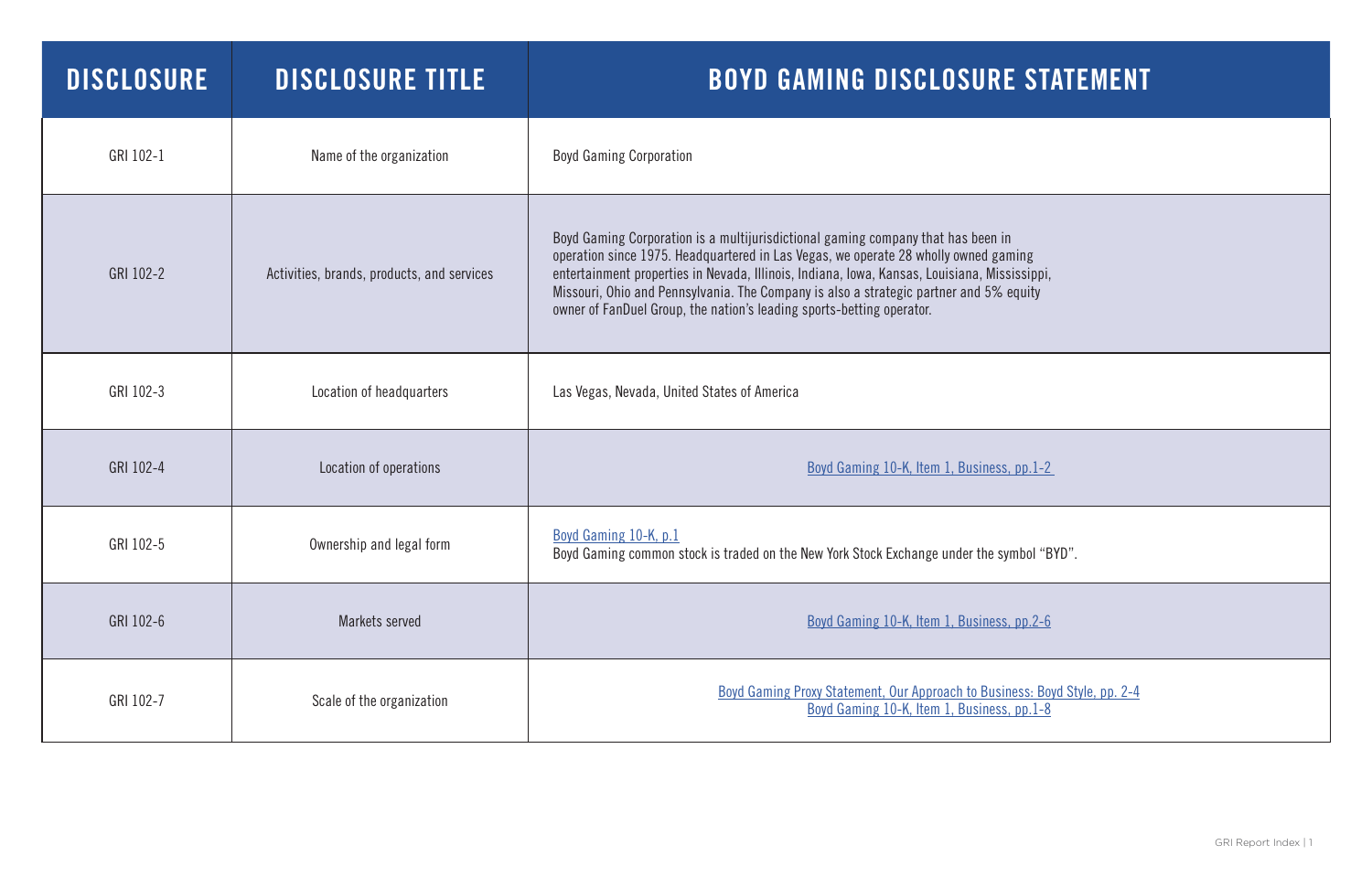| <b>DISCLOSURE</b> | <b>DISCLOSURE TITLE</b>                                         | <b>BOYD GAMING DISCLOSURE STA</b>                                                                                                                                                                                                                                                                                                                                                                                                                                                                             |
|-------------------|-----------------------------------------------------------------|---------------------------------------------------------------------------------------------------------------------------------------------------------------------------------------------------------------------------------------------------------------------------------------------------------------------------------------------------------------------------------------------------------------------------------------------------------------------------------------------------------------|
| GRI 102-8         | Information on employees and other workers                      | As of December 31, 2021, Boyd Gaming had 15,114 people. 100% of our workforce is emplo<br>Of our current workforce, 12,069 (79.9%) are employed full-time, while 3,045 (20.1%) are possible<br>Of our current workforce, 7,694 (50.9%) identify as female, while 7,420 (49.1%) identify as<br>Break-out by classification:<br>Female:<br>Full-time: 6,000<br>Part-time/On-Call/Seasonal: 1,694<br>Total: 7,694<br><b>Male</b><br><b>Full-time: 6,069</b><br>Part-time/On-Call/Seasonal: 1,351<br>Total: 7,420 |
| GRI 102-9         | <b>Supply Chain</b>                                             | <b>Boyd Gaming Procurement Policy</b>                                                                                                                                                                                                                                                                                                                                                                                                                                                                         |
| GRI 102-10        | Significant changes to the organization<br>and its supply chain | Boyd Gaming 10-K, Item 1-A Risk Factors, p. 10                                                                                                                                                                                                                                                                                                                                                                                                                                                                |
| GRI 102-11        | Precautionary Principle or approach                             | Boyd Gaming 10-K, Risk Factors, pp. 10-16                                                                                                                                                                                                                                                                                                                                                                                                                                                                     |

e is employed in the United States.

 $(1\%)$  are part-time, on-call or seasonal workers.

dentify as male.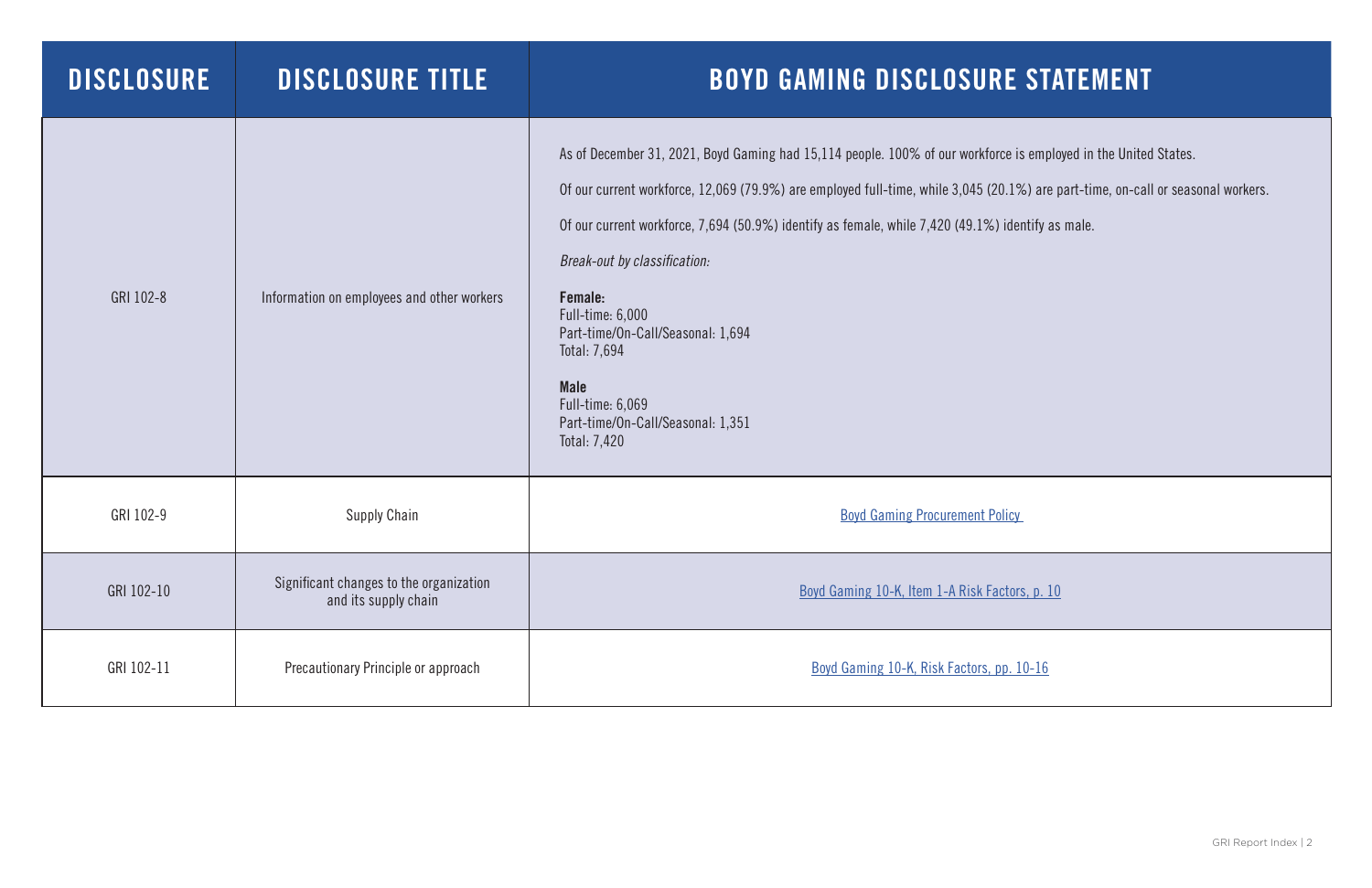| <b>DISCLOSURE</b> | <b>DISCLOSURE TITLE</b>     | <b>BOYD GAMING DISCLOSURE S</b>                                                                                                                                                                                                                                                                                                                                                                                                                                                                                                                                                                                                                                                                                                                                                                                                                                                                                                                                                                                                                                                                                                                                                                                                                                                                                                                                                                                                                                                                                                                                                                                                                                                                                                                                                                                                                                                                                                                                                                                                                                                                                                                                                                                                                                                                                                                                                                                                                                                                                                                                                                                                                                                                                                                                          |
|-------------------|-----------------------------|--------------------------------------------------------------------------------------------------------------------------------------------------------------------------------------------------------------------------------------------------------------------------------------------------------------------------------------------------------------------------------------------------------------------------------------------------------------------------------------------------------------------------------------------------------------------------------------------------------------------------------------------------------------------------------------------------------------------------------------------------------------------------------------------------------------------------------------------------------------------------------------------------------------------------------------------------------------------------------------------------------------------------------------------------------------------------------------------------------------------------------------------------------------------------------------------------------------------------------------------------------------------------------------------------------------------------------------------------------------------------------------------------------------------------------------------------------------------------------------------------------------------------------------------------------------------------------------------------------------------------------------------------------------------------------------------------------------------------------------------------------------------------------------------------------------------------------------------------------------------------------------------------------------------------------------------------------------------------------------------------------------------------------------------------------------------------------------------------------------------------------------------------------------------------------------------------------------------------------------------------------------------------------------------------------------------------------------------------------------------------------------------------------------------------------------------------------------------------------------------------------------------------------------------------------------------------------------------------------------------------------------------------------------------------------------------------------------------------------------------------------------------------|
| GRI 102-12        | <b>External initiatives</b> | Environmental:<br>Central to our environmental strategy is our commitment to making our properties sustainable and h<br>This is a commitment that dates back more than a decade, when we developed and opened the first<br>States. Located in Henderson, Nevada, this laundry services all of our Las Vegas-area properties, usi<br>natural gas and water consumption throughout our Las Vegas operations.<br>Several years later, we successfully achieved LEED Gold certification at the Orleans Arena in Las Vega<br>achieve LEED Gold status.<br>Building upon this history of success, in 2017 we began working with the Green Building Initiative to<br>properties, and to date, we have earned 23 Green Globe Certifications. The Green Globes Certification<br>and operations, and recognizes spaces that achieve a variety of accomplishments in green building a<br>To date, two of our Nevada properties - the Orleans and California - have each earned four Green Glo<br>certification. Additionally, five of our Nevada properties (Aliante, Cannery, Gold Coast, Sam's Town an<br>equivalent of LEED Gold status.<br>See Boyd Gaming 2021 ESG Report, pp. 4-11.<br><b>Responsible Gaming:</b><br>As a member of the American Gaming Association, Boyd Gaming is 100% compliant with the Associa<br>Gaming is committed to promoting responsible gaming throughout our nationwide operations, and to<br>Boyd Gaming was a founding contributor to the International Center for Responsible Gaming, and we<br>on Problem Gambling and its state-level affiliates in the states where we operate.<br>We raise awareness of responsible gambling throughout our operations, with prominent signage thro<br>Additionally, all Boyd team members (full-time, part-time and on-call) are required to take annual re<br>training for gaming employees.<br>We strictly prohibit marketing and advertising that is directed toward or features underage persons.<br>employees on how to identify and prevent underage persons from gambling, consuming alcoholic beven<br>Boyd Gaming has a Responsible Gaming Committee with representation from Operations, Marketing,<br>across our portfolio. This committee is tasked with regularly reviewing our responsible gaming policional<br>enhancements as necessary in consultation with responsible gaming and problem gambling experts.<br>See Boyd Gaming 2021 ESG Report, pp. 20-21.<br><b>Non-Profit Organizations:</b><br>In the three-year period from 2019-2021, Boyd Gaming donated approximately \$43.5 million to hund<br>in which we operate across the country. These donations were largely focused on our three philanthro<br>Services; and Education.<br>See Boyd Gaming 2021 ESG Report, pp. 23-27. |

and healthier for our team members, guests and communities. first LEED Silver-certified industrial laundry in the United ), using technologies and techniques to reduce electricity,

Vegas, making it the first arena in the state of Nevada to

ive to achieve "Green Globes" certification at our Nevada cation requires improvements in efficiencies with resources ding and sustainability.

en Globes, considered the equivalent of LEED Platinum on and Suncoast) have received three Green Globes, the

ssociation's Code of Conduct for Responsible Gaming. Boyd and to helping provide assistance to those who need help.

Id we provide regular financial support to the National Council

throughout our casino floors and back-of-house areas. al responsible gaming awareness training, with more detailed

Sons. In addition, we provide regular training to our gaming ic beverages, or loitering in gaming areas.

eting, Public Relations, Compliance and Legal departments policies and procedures, and making updates and

hundreds of non-profit organizations serving the communities in thropic priorities: Community & Culture; Health & Human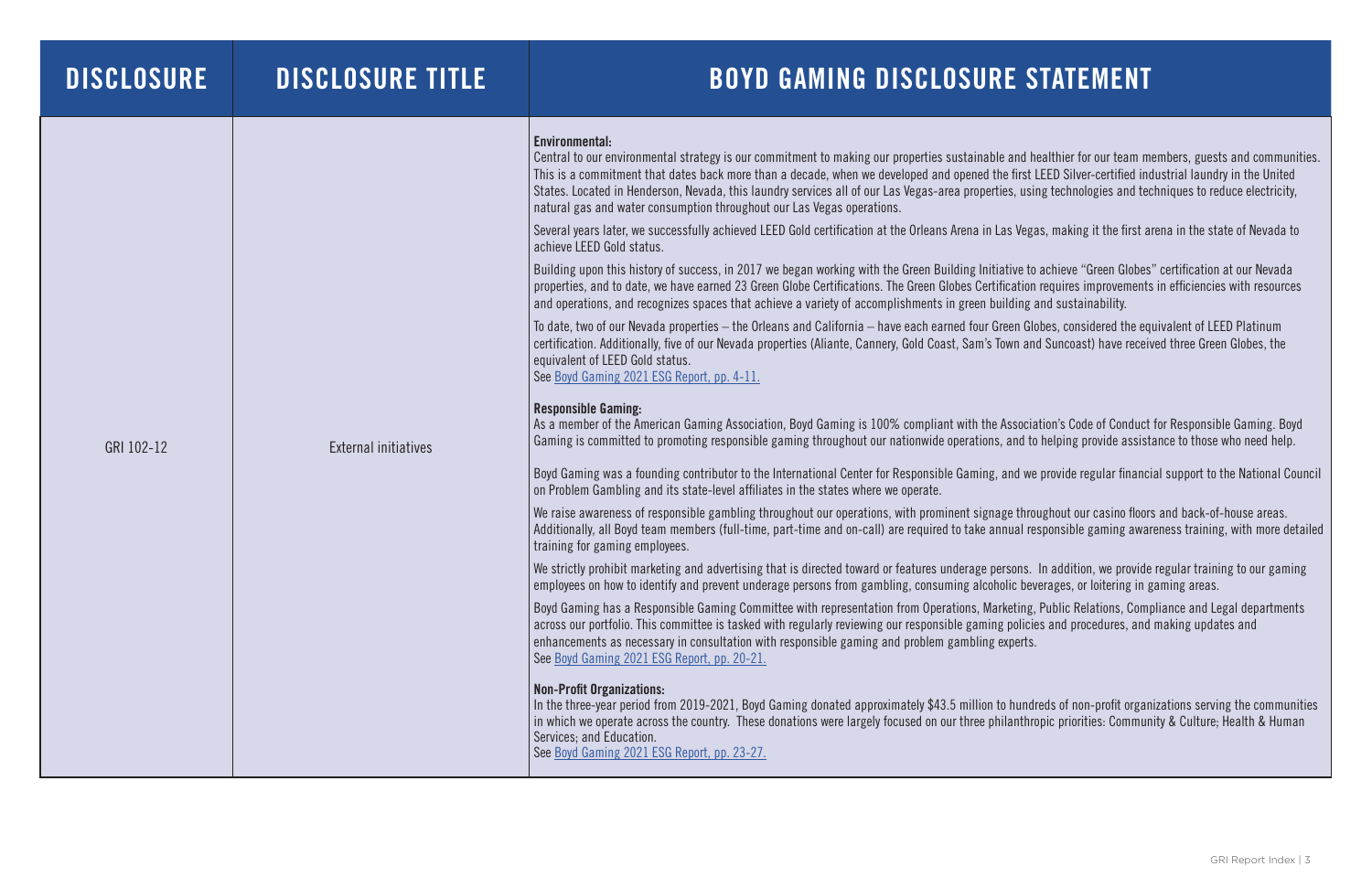| <b>DISCLOSURE</b> | <b>DISCLOSURE TITLE</b>                                 | <b>BOYD GAMING DISCLOSURE STAT</b>                                                               |
|-------------------|---------------------------------------------------------|--------------------------------------------------------------------------------------------------|
| GRI 102-14        | Statement from senior decision-maker                    | Boyd Gaming 2021 ESG Report, p. 1                                                                |
| GRI 102-15        | Key impacts, risks, and opportunities                   | Boyd Gaming 10-K, Risk Factors, pp. 10-16<br>Boyd Gaming Proxy Statement, Risk Management pp. 11 |
| GRI 102-16        | Values, principles, standards,<br>and norms of behavior | Boyd Gaming 2021 ESG Report, p. 1<br>Boyd Gaming Code of Business Conduct and Ethics             |

# E STATEMENT

 $\overline{\text{ement}}$  pp. 11-12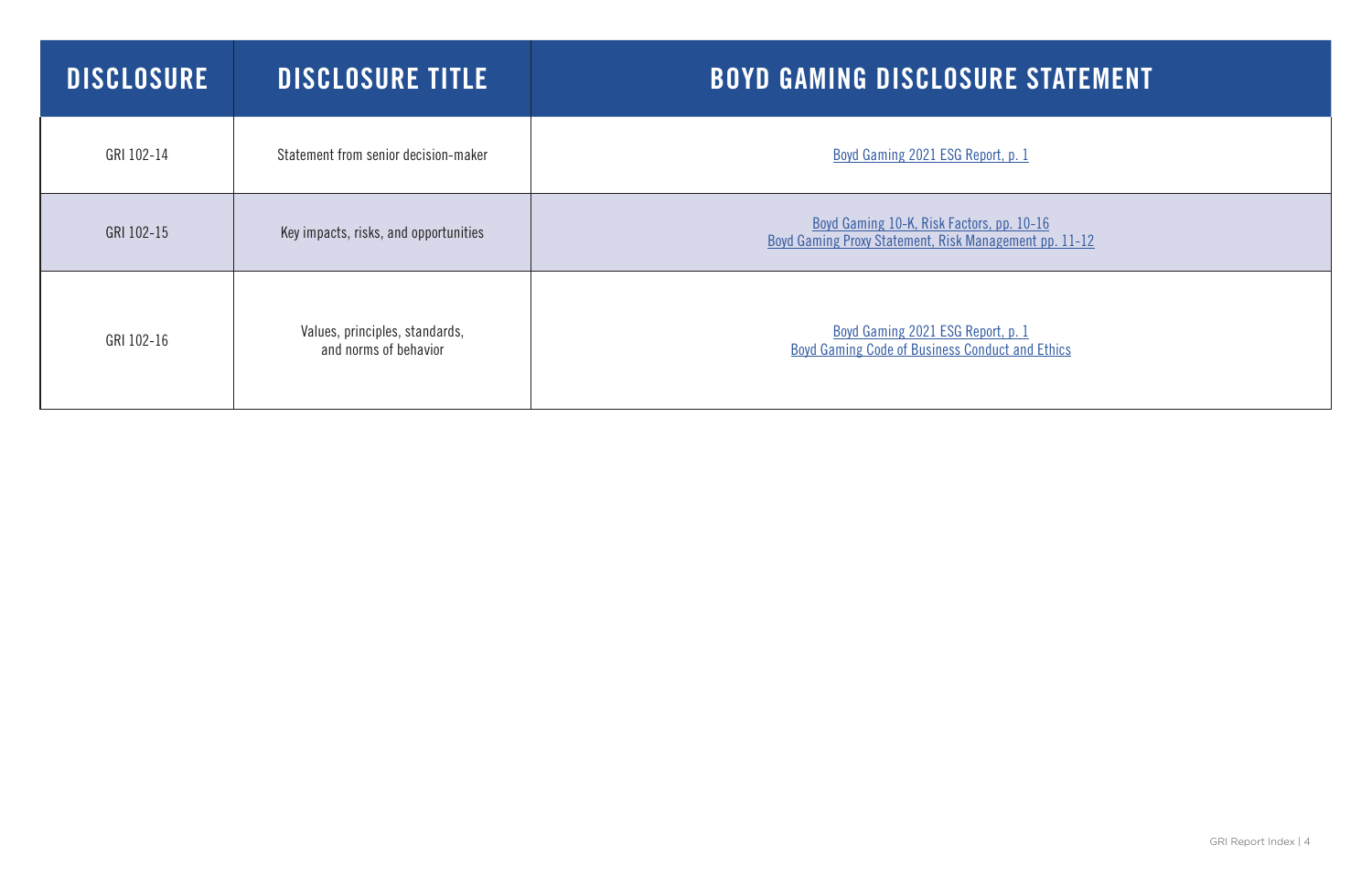| <b>DISCLOSURE</b> | <b>DISCLOSURE TITLE</b>                                                          | <b>BOYD GAMING DISCLOSURE STATEMENT</b>                                                                                                                                                                                                                                                                                                                                                                                                                                                                                                                                                                                                                                                                                                                                                                                                      |
|-------------------|----------------------------------------------------------------------------------|----------------------------------------------------------------------------------------------------------------------------------------------------------------------------------------------------------------------------------------------------------------------------------------------------------------------------------------------------------------------------------------------------------------------------------------------------------------------------------------------------------------------------------------------------------------------------------------------------------------------------------------------------------------------------------------------------------------------------------------------------------------------------------------------------------------------------------------------|
| GRI 102-17        | Mechanisms for advice and concerns about ethics                                  | <b>Boyd Gaming Code of Business Conduct and Ethics</b><br>Boyd Gaming Proxy Statement, Communicating with our Board, p. 13                                                                                                                                                                                                                                                                                                                                                                                                                                                                                                                                                                                                                                                                                                                   |
| GRI 102-18        | Governance structure                                                             | Boyd Gaming Proxy Statement, Director Nominees, pp. 6-9; Board Committees, p. 12                                                                                                                                                                                                                                                                                                                                                                                                                                                                                                                                                                                                                                                                                                                                                             |
| GRI 102-19        | Delegating authority                                                             | <b>Boyd Gaming Proxy Statement, Board Committees, p. 12</b>                                                                                                                                                                                                                                                                                                                                                                                                                                                                                                                                                                                                                                                                                                                                                                                  |
| GRI 102-20        | Executive-level responsibility for economic,<br>environmental, and social topics | Boyd Gaming's Board of Directors has designated the Corporate Governance and Nominating Committee for the implementation,<br>administration and enforcement of our ESG policies and initiatives. All directors on this committee are considered independent directors.<br>Strategic initiatives under Boyd Gaming's four ESG pillars (Environment, People, Communities and Governance) are conducted<br>under the direct oversight of various members of the Boyd Gaming Management Committee, our Company's senior leadership team.<br>These executives report directly to Keith Smith, President and Chief Executive Officer of Boyd Gaming.<br>In order to align executive compensation with ESG considerations, a portion of the Company's executive bonus payments are<br>contingent upon progress on the Company's internal ESG goals. |
| GRI 102-22        | Composition of the highest governance<br>body and its committees                 | Boyd Gaming Proxy Statement, Director Nominees, pp. 6-9; Board Committees, p. 12                                                                                                                                                                                                                                                                                                                                                                                                                                                                                                                                                                                                                                                                                                                                                             |
| GRI 102-23        | Chair of the highest governance body                                             | Boyd Gaming Proxy Statement, Board Committees, p. 12                                                                                                                                                                                                                                                                                                                                                                                                                                                                                                                                                                                                                                                                                                                                                                                         |

### E STATEMENT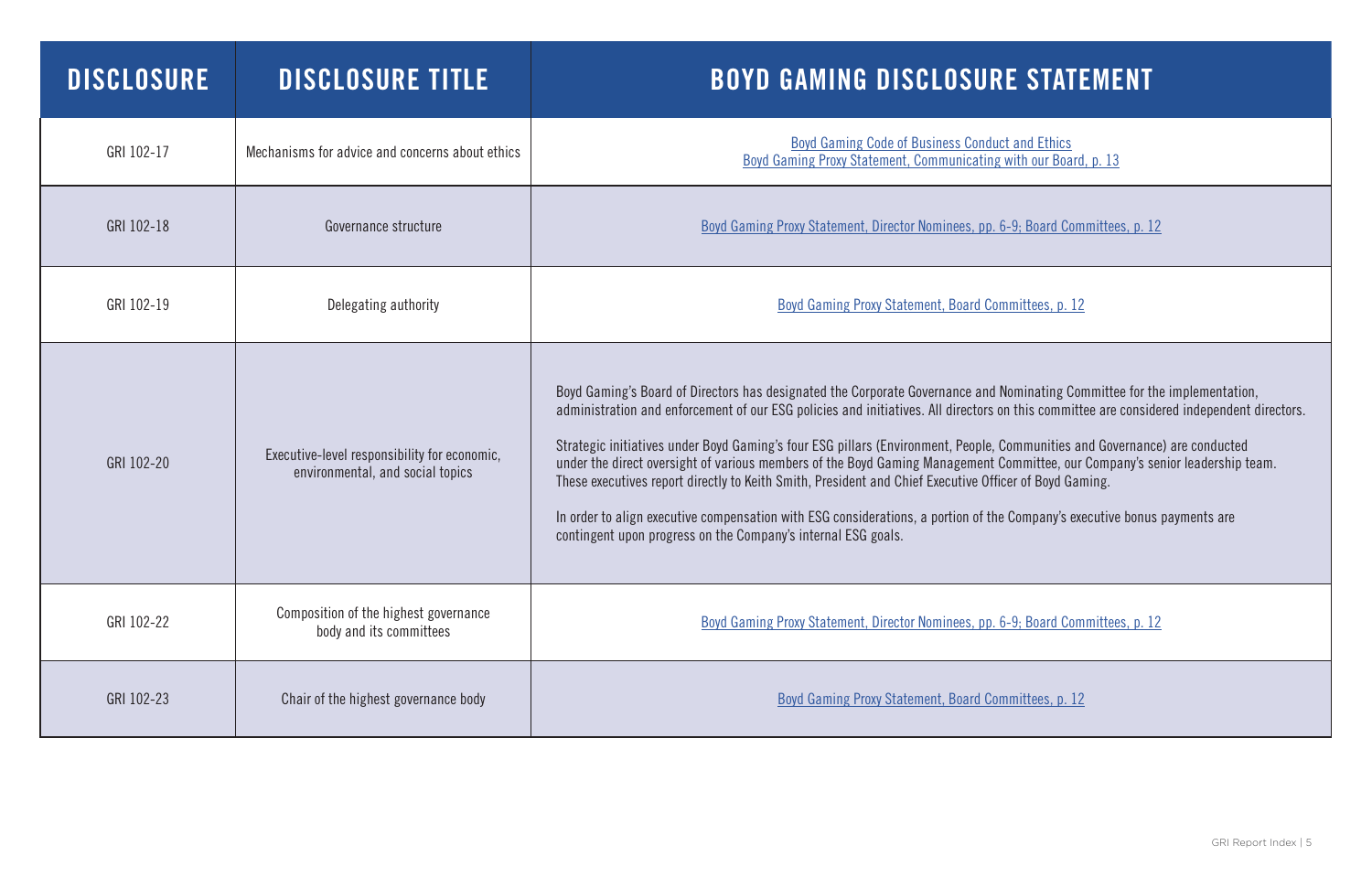| <b>DISCLOSURE</b> | <b>DISCLOSURE TITLE</b>                                                     | <b>BOYD GAMING DISCLOSURE STATEME!</b>                                                                                                                                                                                                                                                                                                                                                                                                                                                                                                                                                                                                                                                                                                                                                                                                                                                                                                                                                                                                                                                                                                                                      |
|-------------------|-----------------------------------------------------------------------------|-----------------------------------------------------------------------------------------------------------------------------------------------------------------------------------------------------------------------------------------------------------------------------------------------------------------------------------------------------------------------------------------------------------------------------------------------------------------------------------------------------------------------------------------------------------------------------------------------------------------------------------------------------------------------------------------------------------------------------------------------------------------------------------------------------------------------------------------------------------------------------------------------------------------------------------------------------------------------------------------------------------------------------------------------------------------------------------------------------------------------------------------------------------------------------|
| GRI 102-24        | Nominating and selecting the<br>highest governance body                     | <b>Boyd Gaming Proxy Statement, Identifying and Evaluating Director Nominees, pp</b>                                                                                                                                                                                                                                                                                                                                                                                                                                                                                                                                                                                                                                                                                                                                                                                                                                                                                                                                                                                                                                                                                        |
| GRI 102-25        | Conflicts of interest                                                       | <b>Boyd Gaming Code of Business Conduct and Ethics</b>                                                                                                                                                                                                                                                                                                                                                                                                                                                                                                                                                                                                                                                                                                                                                                                                                                                                                                                                                                                                                                                                                                                      |
| GRI 102-26        | Role of highest governance body in<br>setting purpose, values, and strategy | <b>Boyd Gaming Corporate Governance Guidelines</b><br><b>Corporate Governance and Nominating Committee Charter</b>                                                                                                                                                                                                                                                                                                                                                                                                                                                                                                                                                                                                                                                                                                                                                                                                                                                                                                                                                                                                                                                          |
| GRI 102-28        | Evaluating the highest governance body's<br>performance                     | <b>Boyd Gaming Corporate Governance and Nominating Committee Charter</b>                                                                                                                                                                                                                                                                                                                                                                                                                                                                                                                                                                                                                                                                                                                                                                                                                                                                                                                                                                                                                                                                                                    |
| GRI 102-29        | Identifying and managing economic,<br>environmental, and social impacts     | <b>Boyd Gaming Proxy Statement, Risk Management pp. 11-12</b>                                                                                                                                                                                                                                                                                                                                                                                                                                                                                                                                                                                                                                                                                                                                                                                                                                                                                                                                                                                                                                                                                                               |
| GRI 102-30        | Effectiveness of risk<br>management processes                               | Our board of directors is actively involved in the ongoing oversight and review of material risks and potential<br>including potential risks to the Company's financial condition, liquidity, operating performance and variour<br>compliance. This oversight is primarily managed through our Board committees, each of which are compo<br>directors and regularly meet in executive session. Our Board receives regular updates regarding our Comp<br>related to cybersecurity and data protection, providing direct oversight and direction with respect to these<br>of our management team participate in our annual Risk Culture Survey, an anonymous survey designed to<br>and the strength of internal controls throughout our organization. More than 80 executives participate in<br>Self-Assessments, giving our leaders the ability to confirm the effectiveness of our internal controls on a r<br>executive management's interests are aligned with our stockholders' interests, we have enacted executive<br>rewarding progress toward both short-term and long-term Company goals, which do not incentivize exces<br>material adverse impact on our Company. |

Director Nominees, pp. 10-11

terial risks and potential impacts to our Company, erformance and various regulatory impacts and ch of which are composed entirely of independent es regarding our Company's initiatives and risks with respect to these efforts. More than 800 members  $\overline{\text{m}}$  survey designed to help us identify key risks cutives participate in quarterly Control nternal controls on a regular basis. To ensure that ave enacted executive compensation plans aimed at not incentivize excessive risk-taking that could have a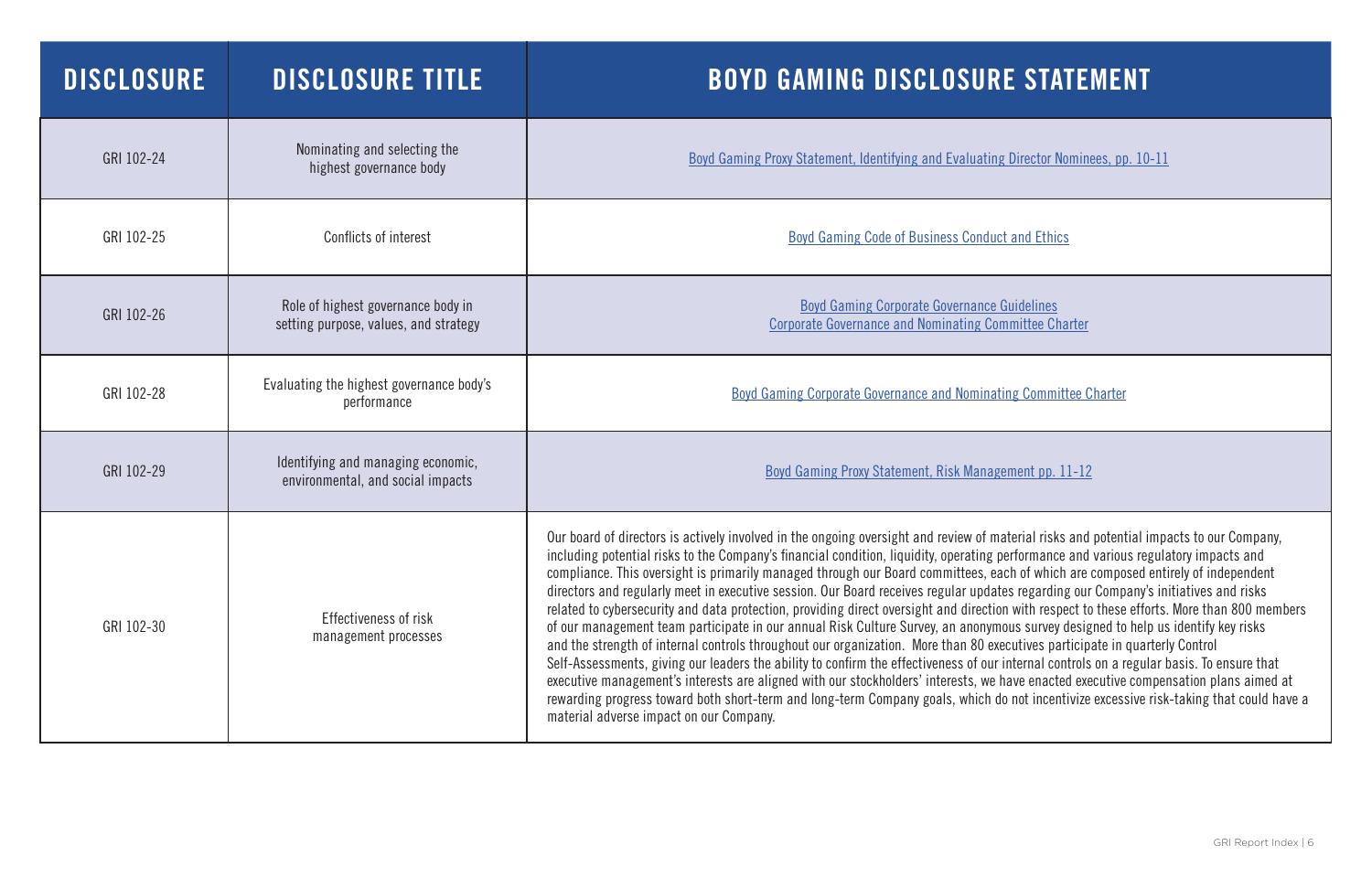| <b>DISCLOSURE</b> | DISCLOSURE TITLE                                              | <b>BOYD GAMING DISCLOSURE STATEMI</b>                                                                                                                                                                                                                                                     |
|-------------------|---------------------------------------------------------------|-------------------------------------------------------------------------------------------------------------------------------------------------------------------------------------------------------------------------------------------------------------------------------------------|
| GRI 102-31        | Review of economic, environmental,<br>and social topics       | Boyd Gaming's 2021 ESG Report provides a detailed overview of the Company's strategic ESG initiative<br>our four defined pillars: Environment, People, Communities and Corporate Governance.                                                                                              |
| GRI 102-32        | Highest governance body's role<br>in sustainability reporting | Our President and CEO receives regular updates on our ESG initiatives from our senior executive team,<br>receives ESG updates during all Board meetings. Additionally, the Corporate Governance and Nominati<br>Board of Directors has direct oversight of the Company's ESG initiatives. |
| GRI 102-33        | Communicating critical concerns                               | <b>Boyd Gaming Code of Business Conduct and Ethics</b><br>Boyd Gaming Proxy Statement, Communicating with our Board, p. 13                                                                                                                                                                |
| GRI 102-35        | Remuneration policies                                         | Boyd Gaming Proxy Statement, Director Compensation, pp. 13-14;<br>Compensation Discussion and Analysis, pp. 15-19                                                                                                                                                                         |
| GRI 102-36        | Process for determining remuneration                          | <b>Boyd Gaming Proxy Statement, Compensation Discussion and Analysis, pp</b>                                                                                                                                                                                                              |
| GRI 102-37        | Stakeholders' involvement in remuneration                     | 2020 Boyd Gaming Proxy Statement (SEC Schedule 14A)<br>Form 8-K filed with the SEC on April 14, 2020                                                                                                                                                                                      |
| GRI 102-38        | Annual total compensation ratio                               | Boyd Gaming Proxy Statement, Chief Executive Officer Pay Ratio, p. 2                                                                                                                                                                                                                      |
| GRI 102-39        | Percentage increase in annual total<br>compensation ratio     | Boyd Gaming Proxy Statement, Chief Executive Officer Pay Ratio, p. 2<br>2020 Boyd Gaming Proxy Statement, Chief Executive Officer Pay Ratio, p                                                                                                                                            |
| GRI 102-41        | Collective bargaining agreements                              | Boyd Gaming 10-K, Human Capital and Labor Relations, p. 8                                                                                                                                                                                                                                 |

ategic ESG initiatives conducted under

ior executive team, while the Board of Directors rance and Nominating Committee of the

 $\overline{\text{with our Board, p. 13}}$ 

on and Analysis, pp. 15-19

fficer Pay Ratio, p. 28

Ficer Pay Ratio, p. 28 020 Bofficer Pay Ratio, p. 42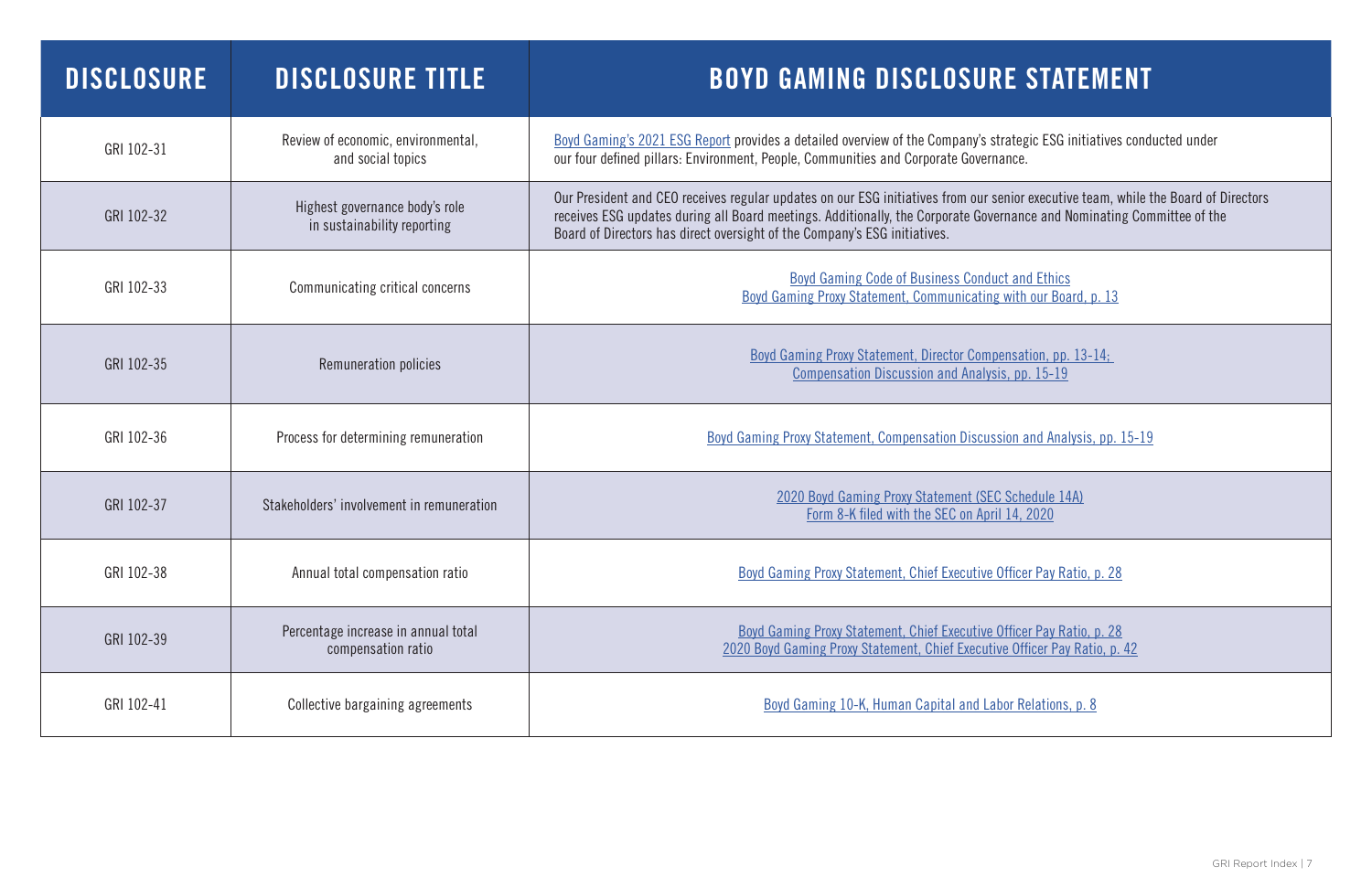| <b>DISCLOSURE</b> | <b>DISCLOSURE TITLE</b>                | <b>BOYD GAMING DISCLOSURE</b>                                                                                                                                                                                                                                                                                                                                                                                                                                                                                                                                                                                                                                                                                                                                                                                                                                                                                                                                                                                                                                                                                                                                                                                                                                                                                                                                                                                                                                                                                                                                                                                                                                                                                                                                                                                                                                                                                              |
|-------------------|----------------------------------------|----------------------------------------------------------------------------------------------------------------------------------------------------------------------------------------------------------------------------------------------------------------------------------------------------------------------------------------------------------------------------------------------------------------------------------------------------------------------------------------------------------------------------------------------------------------------------------------------------------------------------------------------------------------------------------------------------------------------------------------------------------------------------------------------------------------------------------------------------------------------------------------------------------------------------------------------------------------------------------------------------------------------------------------------------------------------------------------------------------------------------------------------------------------------------------------------------------------------------------------------------------------------------------------------------------------------------------------------------------------------------------------------------------------------------------------------------------------------------------------------------------------------------------------------------------------------------------------------------------------------------------------------------------------------------------------------------------------------------------------------------------------------------------------------------------------------------------------------------------------------------------------------------------------------------|
| GRI 102-42        | Identifying and selecting stakeholders | Consistently throughout our 47-year history, Boyd Gaming has committed itself to tre<br>and honesty, and acting with the best interests of our communities in mind. Through<br>vendor purchases and charitable contributions, we strive to share our success with th<br>places because Boyd Gaming is a part of them.<br>We strive to build mutually beneficial and respectful relationships with the following<br><b>Guests:</b> We are committed to consistently offering our guests a memorable entertainr<br>welcome and valued when they visit us. In keeping with this commitment, we promot<br>our operations, and within our marketing and advertising materials.<br><b>Team Members:</b> We strive to be an employer of choice, and pride ourselves on a uniqu<br>business. We encourage direct engagement between senior leadership and line-level<br>team member achievements and milestones; and we practice a culture of promoting<br>their professional skills and pursue career growth opportunities within our Company.<br><b>Non-profit Organizations:</b> We provide millions of dollars a year in financial and in-kin<br>United States, helping them fulfill their mission of enhancing the communities in white<br>neighbors in need.<br><b>Regulators:</b> Our long-standing commitment to integrity is at the heart of our brand a<br>it comes to acting with the highest of ethics. This reputation has helped us build rela<br><b>Business Partners and Vendors:</b> We provide significant economic benefits to our com<br>in purchases from businesses across the country. Additionally, we have prioritized lev<br>opportunities for diverse businesses in our communities.<br><b>Shareholders:</b> Our shareholders are the owners of our Company, and we are committed<br>and respect. We believe that our long-standing commitment to ESG is the foundation<br>long-term shareholder value. |

eating every stakeholder of our Company with respect property investments, job creation, tax payments, he communities we call home, ensuring they are better

stakeholder groups:

ment experience, and we want every guest to feel te the importance of responsible gaming throughout

ue workplace culture similar to that of a family-owned I team members; we regularly recognize and celebrate from within, encouraging team members to develop

nd support to non-profit organizations across the ich we operate and providing assistance to our

and our culture, and we will never compromise when ationships of trust with state gaming regulators.

mmunities through hundreds of millions of dollars veraging our supply chain to create purchasing

ted to treating them with the highest level of integrity upon which we fulfill our mission of creating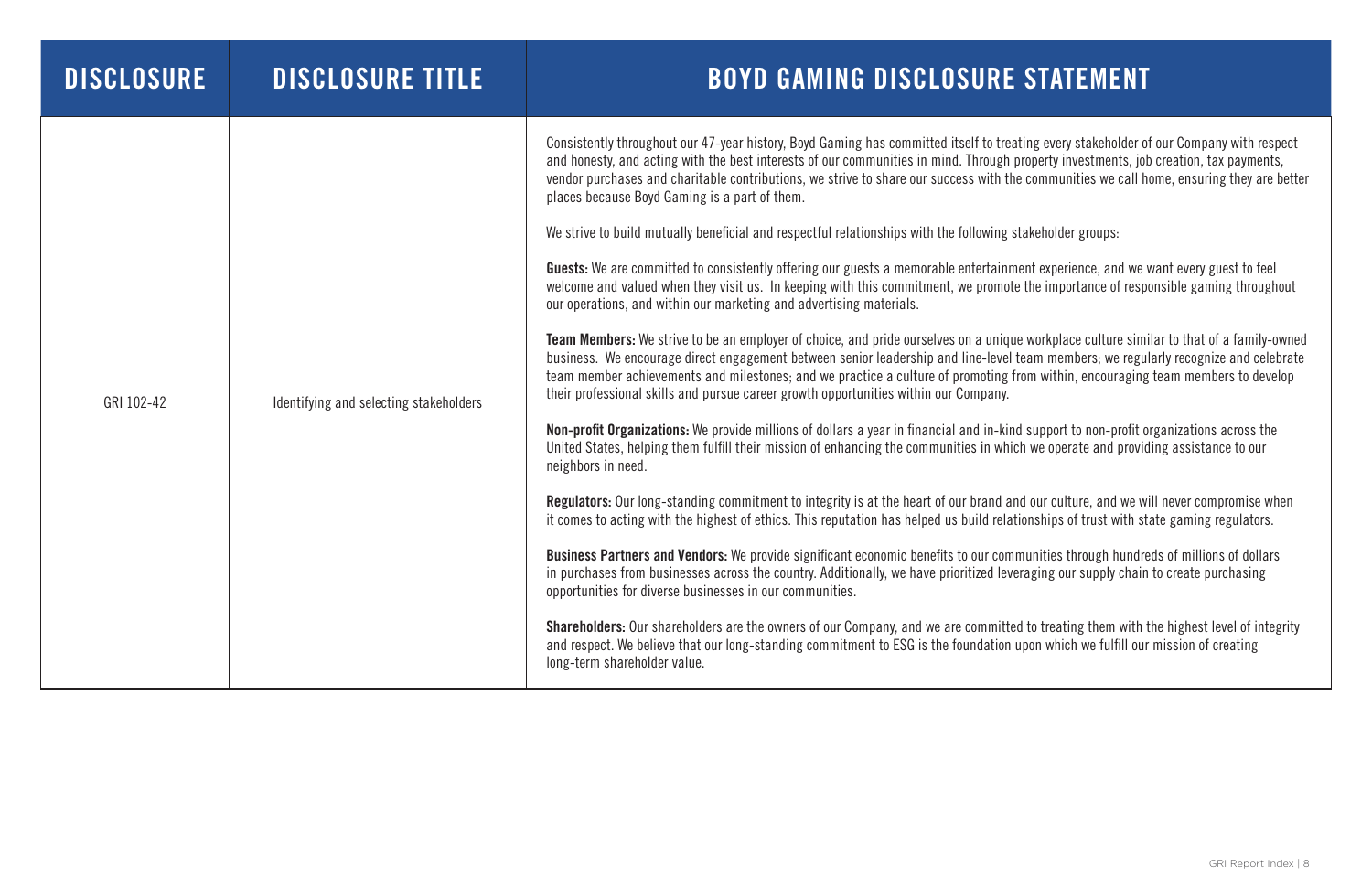GRI Report Index | 9

| <b>DISCLOSURE</b> | <b>DISCLOSURE TITLE</b>                                       | <b>BOYD GAMING DISCLOSURE STATEN</b>                                                                    |
|-------------------|---------------------------------------------------------------|---------------------------------------------------------------------------------------------------------|
| GRI 102-45        | Entities included in the consolidated<br>financial statements | Boyd Gaming 10-K, Exhibits, Financial Statement Schedules,<br>21.1 Subsidiaries of the Registrant p. 94 |
| GRI 102-50        | Reporting period                                              | January 1 through December 31, unless otherwise noted.                                                  |
| GRI 102-51        | Date of most recent report                                    | 2021                                                                                                    |
| GRI 102-52        | Reporting cycle                                               | Annual                                                                                                  |
| GRI 102-53        | Contact point for questions regarding the report              | David Strow, Vice President Corporate Communications (davidstrow@boydgaming.com)                        |
| GRI 102-54        | Claims of reporting in accordance with<br>the GRI Standards   | Boyd Gaming 2021 ESG Report has been prepared as GRI referenced                                         |
| GRI 102-55        | <b>GRI</b> content index                                      | <b>Boyd Gaming 2021 Global Reporting Initiative (GRI) Index</b>                                         |

# E STATEMENT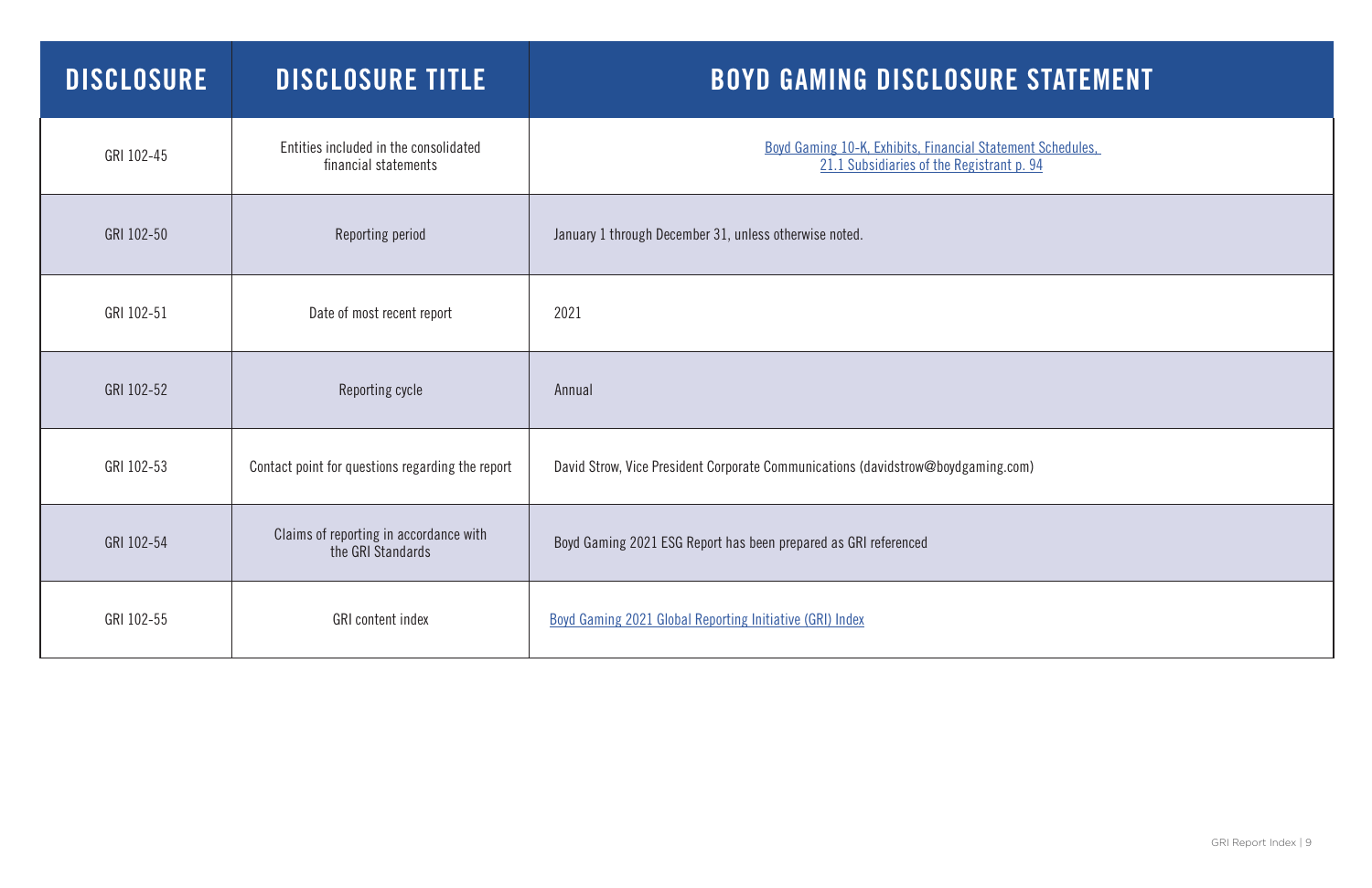| <b>DISCLOSURE</b> | <b>DISCLOSURE TITLE</b>                                        | <b>BOYD GAMING DISCLOSURE STATE</b>                                                                                                                                                                                                                                                                                                                                                                                                                           |
|-------------------|----------------------------------------------------------------|---------------------------------------------------------------------------------------------------------------------------------------------------------------------------------------------------------------------------------------------------------------------------------------------------------------------------------------------------------------------------------------------------------------------------------------------------------------|
| GRI 201-1         | Direct economic value generated and distributed                | In 2021, Boyd Gaming generated direct economic value of more than \$2.5 billion, consisting of<br>the following items:<br>• Wages and benefits: \$715 million (apprx.)<br>• Vendor payments: \$1 billion (apprx.)<br>• Federal, state and local tax payments: \$800 million (apprx.)<br>• Contributions to non-profit organizations: \$17 million (apprx.)<br>See Boyd Gaming 10-K, Financial Statements and Supplementary Data, p. 41 for additional informa |
| GRI 201-3         | Defined benefit plan obligations and<br>other retirement plans | Boyd Gaming 10-K, Note 12, Employee Benefit Plans, p. 83                                                                                                                                                                                                                                                                                                                                                                                                      |
| GRI 203-1         | Infrastructure investments and services supported              | Boyd Gaming 2021 ESG Report, pp. 23-28                                                                                                                                                                                                                                                                                                                                                                                                                        |

itional information.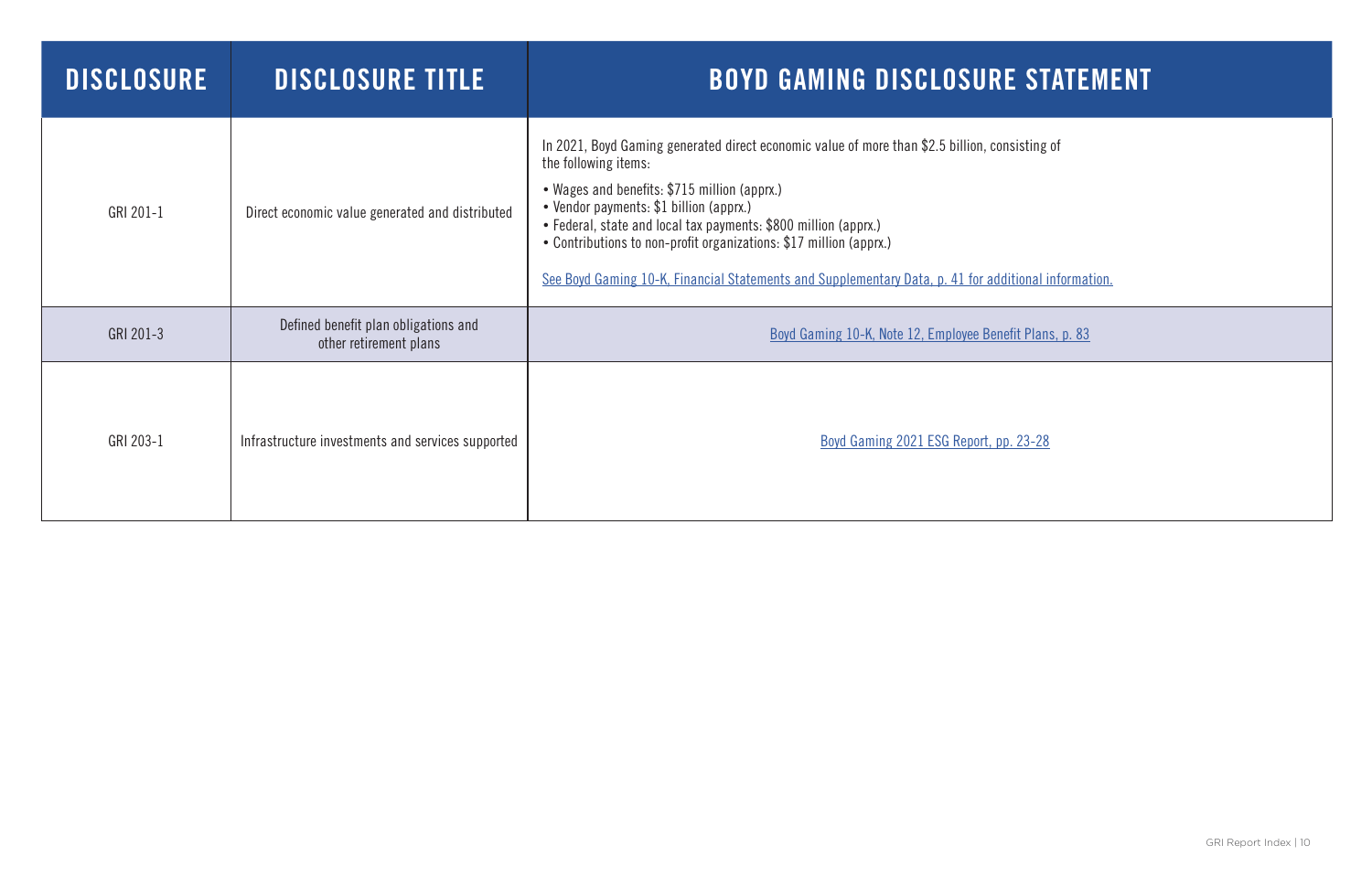| <b>DISCLOSURE</b> | <b>DISCLOSURE TITLE</b>                                                            | <b>BOYD GAMING DISCLOSURE STATEMENT</b>                                                                                                                                                                                                                                                                                                                                                                                                                                                                                                                                                                                                                                                                                                                                                                                                                                                                                                                        |
|-------------------|------------------------------------------------------------------------------------|----------------------------------------------------------------------------------------------------------------------------------------------------------------------------------------------------------------------------------------------------------------------------------------------------------------------------------------------------------------------------------------------------------------------------------------------------------------------------------------------------------------------------------------------------------------------------------------------------------------------------------------------------------------------------------------------------------------------------------------------------------------------------------------------------------------------------------------------------------------------------------------------------------------------------------------------------------------|
| GRI 205-1         | Operations assessed for risks<br>related to corruption                             | As a U.S.-based casino gaming operator, Boyd Gaming operates under the strict oversight of state-level gaming regulatory agencies<br>across the country. In addition to a dedicated compliance team within the Company, every Boyd property is tasked with ensuring that<br>all applicable local, state and federal regulations (including anti-corruption regulations) are consistently followed. Should we identify<br>any violations within our operations, we self-report these matters to the appropriate regulatory bodies and investigate to determine<br>appropriate remedial action. Additionally, Boyd conducts regulatory, financial, information technology and anti-money laundering risk<br>assessments. Follow-up reviews are performed and, where necessary, process improvements are implemented to address risks identified<br>in this process.<br><b>Boyd Gaming Anti-Bribery and Anti-Corruption Policy; Affirmation of AML Compliance</b> |
| GRI 205-2         | Communication and training about anticorruption<br>policies and procedures         | <b>Boyd Gaming Anti-Bribery and Anti-Corruption Policy; Affirmation of AML Compliance</b><br>Boyd Gaming Code of Business Conduct and Ethics                                                                                                                                                                                                                                                                                                                                                                                                                                                                                                                                                                                                                                                                                                                                                                                                                   |
| GRI 206-1         | Legal actions for anti-competitive behavior,<br>anti-trust, and monopoly practices | Boyd Gaming 10-K, Item 3, Legal Proceedings, p. 17                                                                                                                                                                                                                                                                                                                                                                                                                                                                                                                                                                                                                                                                                                                                                                                                                                                                                                             |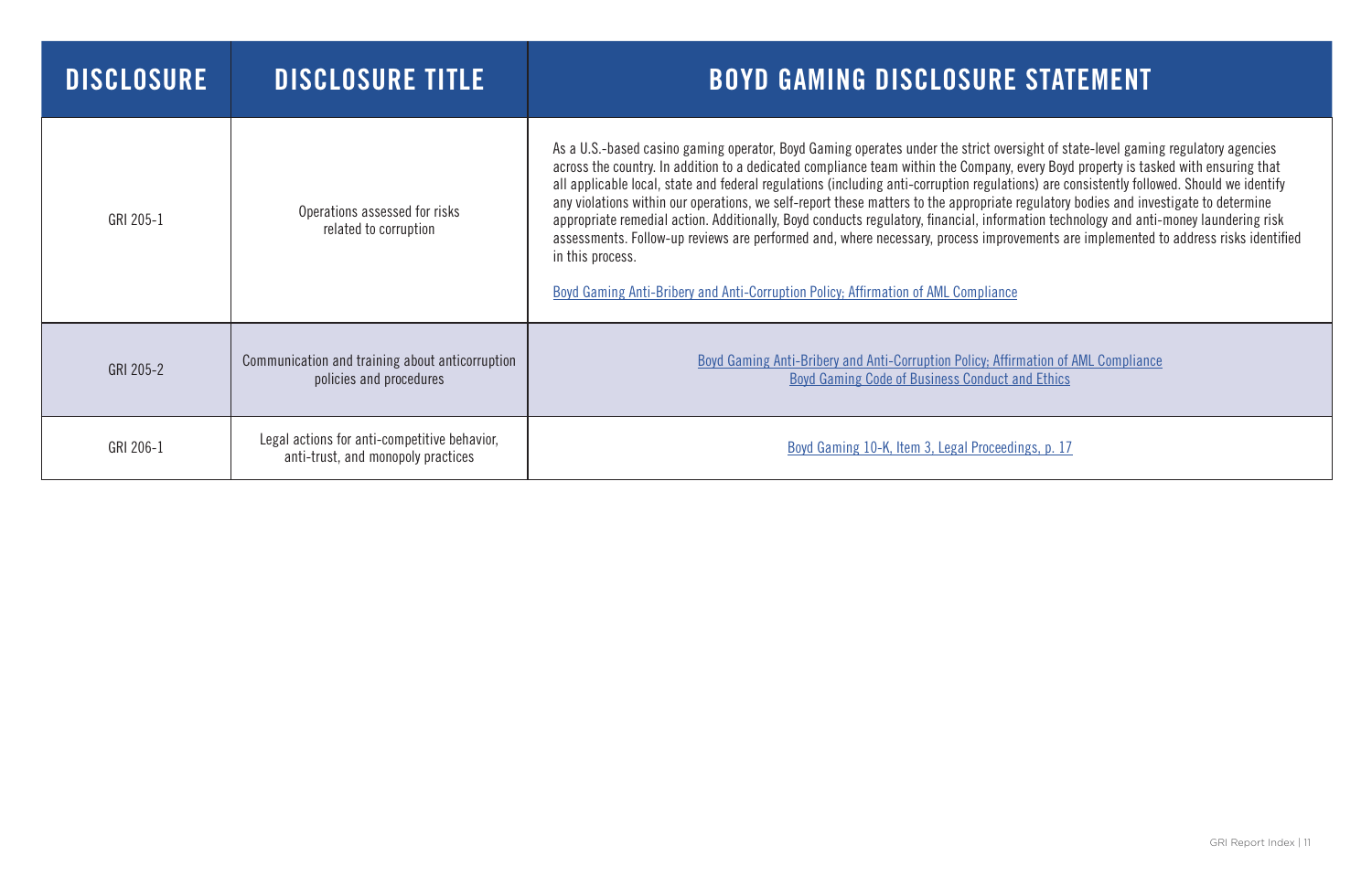| <b>DISCLOSURE</b> | <b>DISCLOSURE TITLE</b>                       |      |                      | <b>BOYD GAMING DISCLOSURE STATEMENT</b>                                                    |                          |
|-------------------|-----------------------------------------------|------|----------------------|--------------------------------------------------------------------------------------------|--------------------------|
|                   |                                               |      |                      | <b>TOTAL ENERGY CONSUMPTION ELECTRICITY PURCHASED</b>                                      |                          |
|                   |                                               | Year | <b>Nevada MwH</b>    | <b>MSR MwH</b>                                                                             | <b>Total Boyd MwH</b>    |
|                   |                                               | 2017 | 240,238              | 362,675                                                                                    | 602,913                  |
|                   |                                               | 2018 | 238,636              | 362,289                                                                                    | 600,925                  |
|                   |                                               | 2019 | 234,028              | 350,251                                                                                    | 584,278                  |
|                   |                                               | 2020 | 202,418              | 290,052                                                                                    | 492,470                  |
|                   |                                               | 2021 | 200,352              | 296,125                                                                                    | 496,478                  |
|                   |                                               |      | Nevada GJ            | <b>MSR GJ</b>                                                                              | <b>Total Boyd GJ</b>     |
|                   |                                               | 2017 | 864,857              | 1,305,630                                                                                  | 2,170,487                |
|                   |                                               | 2018 | 859,090              | 1,304,241                                                                                  | 2,163,331                |
|                   |                                               | 2019 | 842,499              | 1,260,902                                                                                  | 2,103,401                |
|                   |                                               | 2020 | 728,706              | 1,044,186                                                                                  | 1,772,892                |
|                   |                                               | 2021 | 721,269              | 1,066,051                                                                                  | 1,787,320                |
| GRI 302-1         | Energy consumption within<br>the organization |      |                      | <b>TOTAL ENERGY CONSUMPTION NATURAL GAS PURCHASED</b>                                      |                          |
|                   |                                               | Year | <b>Nevada Therms</b> | <b>MSR Therms</b>                                                                          | <b>Total Boyd Therms</b> |
|                   |                                               | 2017 | 6,133,830            | 8,264,180                                                                                  | 14,398,010               |
|                   |                                               | 2018 | 6,138,750            | 8,801,110                                                                                  | 14,939,860               |
|                   |                                               | 2019 | 6,179,470            | 9,116,190                                                                                  | 15,295,660               |
|                   |                                               | 2020 | 4,357,630            | 6,511,760                                                                                  | 10,869,390               |
|                   |                                               | 2021 | 4,129,612            | 6,454,545                                                                                  | 10,584,157               |
|                   |                                               |      | Nevada GJ            | <b>MSR GJ</b>                                                                              | <b>Total Boyd GJ</b>     |
|                   |                                               | 2017 | 646,999              | 871,709                                                                                    | 1,518,708                |
|                   |                                               | 2018 | 647,518              | 928,345                                                                                    | 1,575,862                |
|                   |                                               | 2019 | 651,813              | 961,579                                                                                    | 1,613,392                |
|                   |                                               | 2020 | 459,645              | 686,863                                                                                    | 1,146,508                |
|                   |                                               | 2021 | 435,593              | 680,828                                                                                    | 1,116,421                |
|                   |                                               |      |                      | Energy consumption in 2020 and 2021 was below historical levels due to the Covid pandemic. |                          |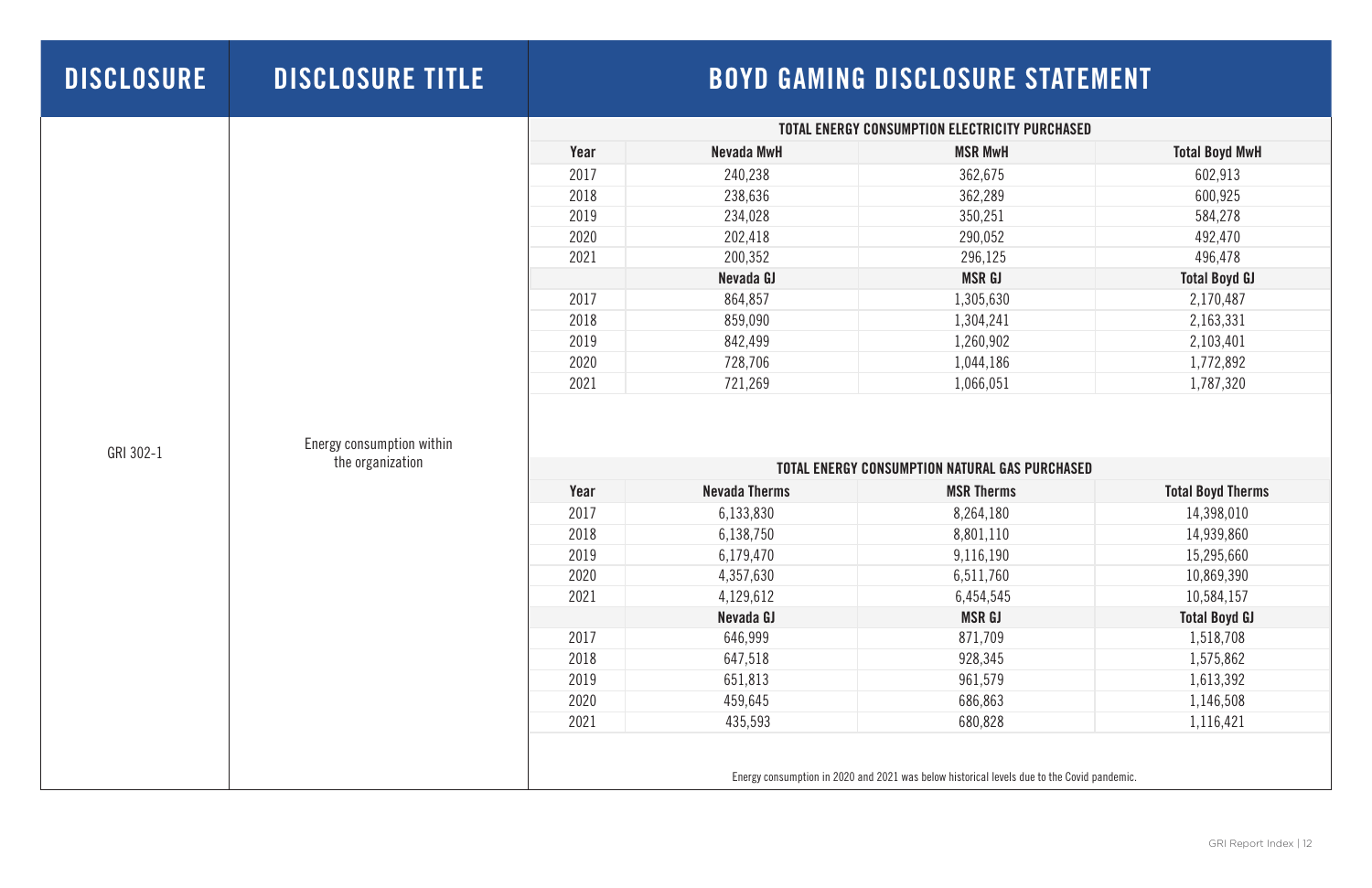| <b>DISCLOSURE</b> | <b>DISCLOSURE TITLE</b>                      |                                                                                                                                                                                                                                                                                                                                                                 |                                                                                                                                                                                                                                                                                                                                                                |                                                                                                                                                                        | <b>BOYD GAMING DISCLOSURE STATEMENT</b>                                                                                                                                                                                                                                                                                                                                                                                                                                                                           |                               |
|-------------------|----------------------------------------------|-----------------------------------------------------------------------------------------------------------------------------------------------------------------------------------------------------------------------------------------------------------------------------------------------------------------------------------------------------------------|----------------------------------------------------------------------------------------------------------------------------------------------------------------------------------------------------------------------------------------------------------------------------------------------------------------------------------------------------------------|------------------------------------------------------------------------------------------------------------------------------------------------------------------------|-------------------------------------------------------------------------------------------------------------------------------------------------------------------------------------------------------------------------------------------------------------------------------------------------------------------------------------------------------------------------------------------------------------------------------------------------------------------------------------------------------------------|-------------------------------|
|                   |                                              |                                                                                                                                                                                                                                                                                                                                                                 |                                                                                                                                                                                                                                                                                                                                                                | ENERGY USAGE INDEX (EUI) REPORTED IN GJ PER SQ. FT.                                                                                                                    |                                                                                                                                                                                                                                                                                                                                                                                                                                                                                                                   |                               |
|                   |                                              | Year                                                                                                                                                                                                                                                                                                                                                            |                                                                                                                                                                                                                                                                                                                                                                | <b>Total Energy Nevada (GJ)</b>                                                                                                                                        | <b>Total Energy MSR (GJ)</b>                                                                                                                                                                                                                                                                                                                                                                                                                                                                                      | <b>Total Energy Boyd (GJ)</b> |
|                   |                                              | 2017                                                                                                                                                                                                                                                                                                                                                            |                                                                                                                                                                                                                                                                                                                                                                | 1,511,855                                                                                                                                                              | 2,177,339                                                                                                                                                                                                                                                                                                                                                                                                                                                                                                         | 3,689,194                     |
|                   |                                              | 2018                                                                                                                                                                                                                                                                                                                                                            |                                                                                                                                                                                                                                                                                                                                                                | 1,506,608                                                                                                                                                              | 2,232,585                                                                                                                                                                                                                                                                                                                                                                                                                                                                                                         | 3,739,193                     |
|                   |                                              | 2019                                                                                                                                                                                                                                                                                                                                                            |                                                                                                                                                                                                                                                                                                                                                                | 1,494,312                                                                                                                                                              | 2,222,481                                                                                                                                                                                                                                                                                                                                                                                                                                                                                                         | 3,716,793                     |
|                   |                                              | 2020                                                                                                                                                                                                                                                                                                                                                            |                                                                                                                                                                                                                                                                                                                                                                | 1,188,350                                                                                                                                                              | 1,731,049                                                                                                                                                                                                                                                                                                                                                                                                                                                                                                         | 2,919,399                     |
|                   |                                              | 2021                                                                                                                                                                                                                                                                                                                                                            |                                                                                                                                                                                                                                                                                                                                                                | 1,156,862                                                                                                                                                              | 1,746,879                                                                                                                                                                                                                                                                                                                                                                                                                                                                                                         | 2,903,741                     |
| GRI 302-3         | Energy intensity                             | Year                                                                                                                                                                                                                                                                                                                                                            |                                                                                                                                                                                                                                                                                                                                                                | <b>EUI Nevada</b>                                                                                                                                                      | <b>EUI MSR</b>                                                                                                                                                                                                                                                                                                                                                                                                                                                                                                    | <b>Total EUI Boyd</b>         |
|                   |                                              | 2017                                                                                                                                                                                                                                                                                                                                                            |                                                                                                                                                                                                                                                                                                                                                                | 0.1909                                                                                                                                                                 | 0.2609                                                                                                                                                                                                                                                                                                                                                                                                                                                                                                            | 0.2268                        |
|                   |                                              | 2018                                                                                                                                                                                                                                                                                                                                                            |                                                                                                                                                                                                                                                                                                                                                                | 0.1903                                                                                                                                                                 | 0.2675                                                                                                                                                                                                                                                                                                                                                                                                                                                                                                            | 0.2299                        |
|                   |                                              | 2019                                                                                                                                                                                                                                                                                                                                                            |                                                                                                                                                                                                                                                                                                                                                                | 0.1887                                                                                                                                                                 | 0.2663                                                                                                                                                                                                                                                                                                                                                                                                                                                                                                            | 0.2285                        |
|                   |                                              | 2020                                                                                                                                                                                                                                                                                                                                                            |                                                                                                                                                                                                                                                                                                                                                                | 0.1501                                                                                                                                                                 | 0.2074                                                                                                                                                                                                                                                                                                                                                                                                                                                                                                            | 0.1795                        |
|                   |                                              | 2021                                                                                                                                                                                                                                                                                                                                                            |                                                                                                                                                                                                                                                                                                                                                                | 0.1461                                                                                                                                                                 | 0.2093                                                                                                                                                                                                                                                                                                                                                                                                                                                                                                            | 0.1785                        |
|                   |                                              | <b>Conditioned Square Footage</b>                                                                                                                                                                                                                                                                                                                               |                                                                                                                                                                                                                                                                                                                                                                | 7,917,871                                                                                                                                                              | 8,345,269                                                                                                                                                                                                                                                                                                                                                                                                                                                                                                         | 16,263,140                    |
| GRI 303-1         | Interactions with water as a shared resource | Water as a Shared Resource and Water Stress Analysis<br><b>Location</b><br>Las Vegas, NV<br>Dubuque, IA<br>Northwood, IA<br>Mulvane, KS<br>Tunica, MS<br>Kenner, LA<br>Vinton, LA<br>Shreveport, LA<br>Biloxi, MS<br>Opelousas, LA<br>Amelia, LA<br>Peoria, IL<br>Michigan City, IN<br>St. Charles, MO<br>Florence, IN<br>Cincinnati, OH<br>King of Prussia, PA | <b>Water Stress Level</b><br>$Low (<10\%)$<br>$Low (<10\%)$<br>Med. To High (20%-40%)<br>Low to Med. (10%-20%)<br>$Low (<10\%)$<br>$Low (<10\%)$<br>$Low (<10\%)$<br>$Low (< 10\%)$<br>Low to Med. (10%-20%)<br>$Low (<10\%)$<br>$Low (<10\%)$<br>$Low (< 10\%)$<br>$Low (<10\%)$<br>$Low (<10\%)$<br>$Low (<10\%)$<br>$Low (<10\%)$<br>Med. To High (20%-40%) | <b>Flood Risk River/Coast</b><br>Low<br>Low<br>Low<br>Low<br>Low<br>Low/High<br>High<br>High<br>Med-High<br>High<br>High<br>Low<br>Med<br>Low<br>Low-Med<br>Low<br>Low | Boyd Gaming has evaluated every property for Water Stress using the World Resource Institute Water Stress Map.<br>This data provides information for each property to assess their resources for conservation. Each property has<br>reviewed possible water efficiency retrofits for all indoor water uses as well as programs to reduce all exterior water use.<br><b>Drought</b><br>Low-Med<br>Med<br>Med<br>Low-Med<br>Med<br>Med<br>Med<br>Med<br>Med<br>Med<br>Med<br>Med<br>Med<br>Med<br>Med<br>Med<br>Med |                               |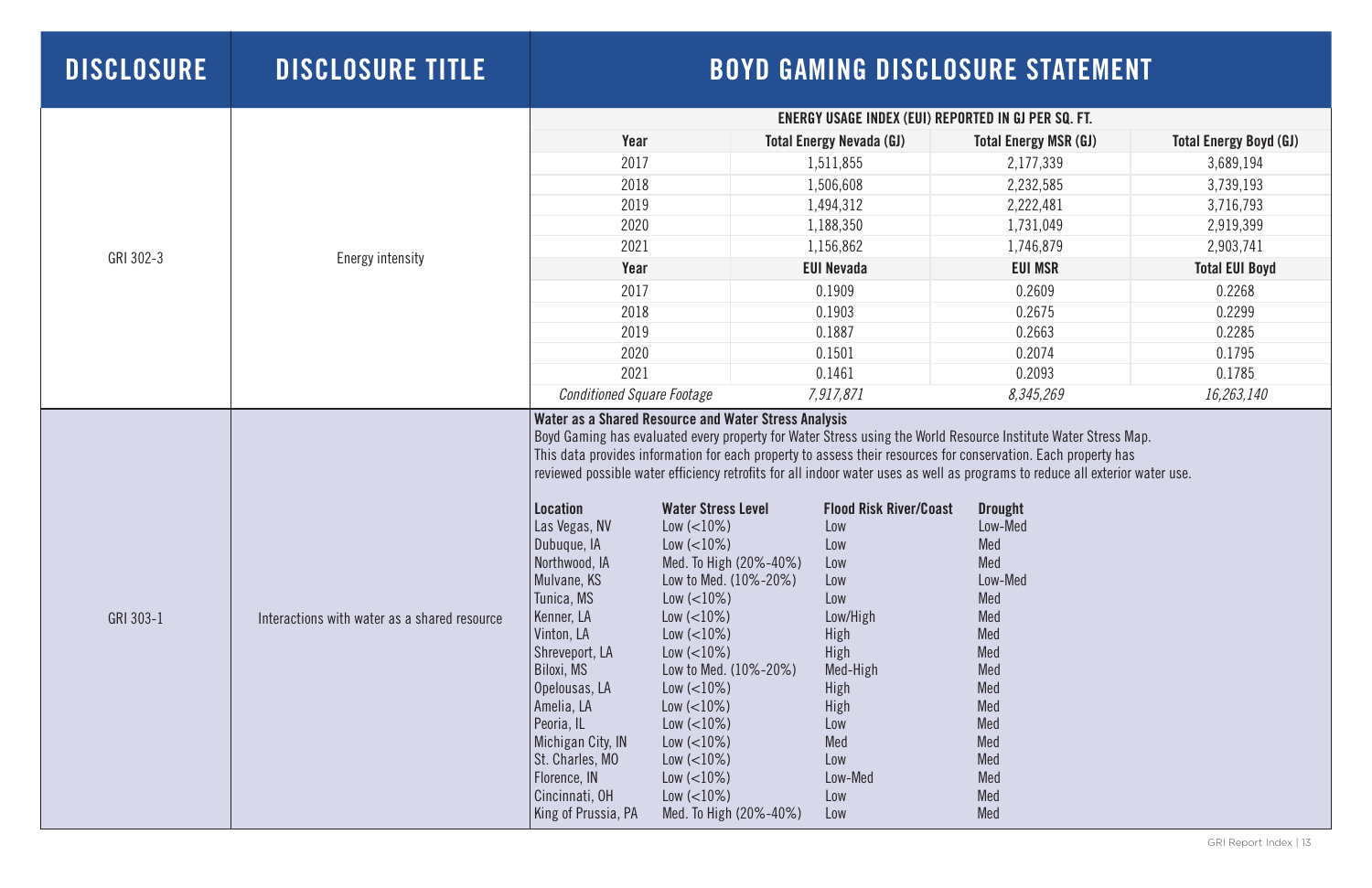| <b>DISCLOSURE</b> | <b>DISCLOSURE TITLE</b>        | <b>BOYD GAMING DISCLOSURE STATEMENT</b>                    |                               |                      |                        |           |          |
|-------------------|--------------------------------|------------------------------------------------------------|-------------------------------|----------------------|------------------------|-----------|----------|
|                   |                                | <b>TOTAL WATER CONSUMPTION MEGALITERS</b>                  |                               |                      |                        |           |          |
|                   |                                | Year                                                       | <b>Megaliters</b>             |                      |                        |           |          |
| GRI 303-3         | Water Withdrawal               | 2017                                                       |                               | 6,171.68             |                        |           |          |
|                   |                                | 2018                                                       |                               | 6,308.88             |                        |           |          |
|                   |                                | 2019<br>2020                                               |                               | 6,053.39<br>4,114.64 |                        |           |          |
|                   |                                | 2021                                                       |                               |                      |                        | 4,437.97  |          |
|                   |                                |                                                            | <b>TOTAL WATER WITHDRAWAL</b> |                      |                        |           |          |
|                   |                                |                                                            | 2017                          | 2018                 | 2019                   | 2020      | 2021     |
|                   | <b>Water Consumption</b>       | Volume in Megaliters Third Party                           | 5989.95                       | 6094.32              | 5768.96                | 3882.95   | 4193.57  |
|                   |                                | Volume in Megaliters Ground Water                          | 181.73                        | 214.56               | 284.43                 | 231.69    | 244.40   |
|                   |                                | <b>Total Volume Withdrawal Megaliters</b>                  | 6,171.68                      | 6,308.88             | 6,053.39               | 4,114.64  | 4,437.97 |
| GRI 303-5         |                                | <b>Total Water Consumption Megaliters</b>                  | 6,171.68                      | 6,308.88             | 6,053.39               | 4,114.64  | 4,437.97 |
|                   |                                | Volume withdrawn in water stressed communities             | $0\%$                         | $0\%$                | $0\%$                  | $0\%$     | $0\%$    |
|                   |                                | Water Use Intensity                                        | 0.379489                      | 0.387925             | 0.372215               | 0.253004  | 0.272885 |
|                   |                                | *2017 Well Water Data is based on estimates                |                               |                      |                        |           |          |
|                   |                                | Water Use Intensity will be calculated with square footage |                               |                      | 16,263,140             |           |          |
|                   |                                | *Water Use Intensity based on Megaliters/1,000 sq. ft.     | 16,263                        |                      |                        |           |          |
|                   | Direct (Scope 1) GHG emissions | 2021 DATA REPORTED IN MT CO2E - SCOPE 1 DIRECT*            |                               |                      |                        |           |          |
| GRI 305-1         |                                | <b>Region</b>                                              |                               |                      | <b>Data</b>            |           |          |
|                   |                                |                                                            |                               |                      |                        |           |          |
|                   |                                | Nevada<br>Midwest & South Region (MSR)                     |                               |                      | 21,934.23<br>34,282.99 |           |          |
|                   |                                | <b>Total Emissions</b>                                     |                               |                      |                        | 56,217.22 |          |
|                   |                                | *Includes purchased natural gas                            |                               |                      |                        |           |          |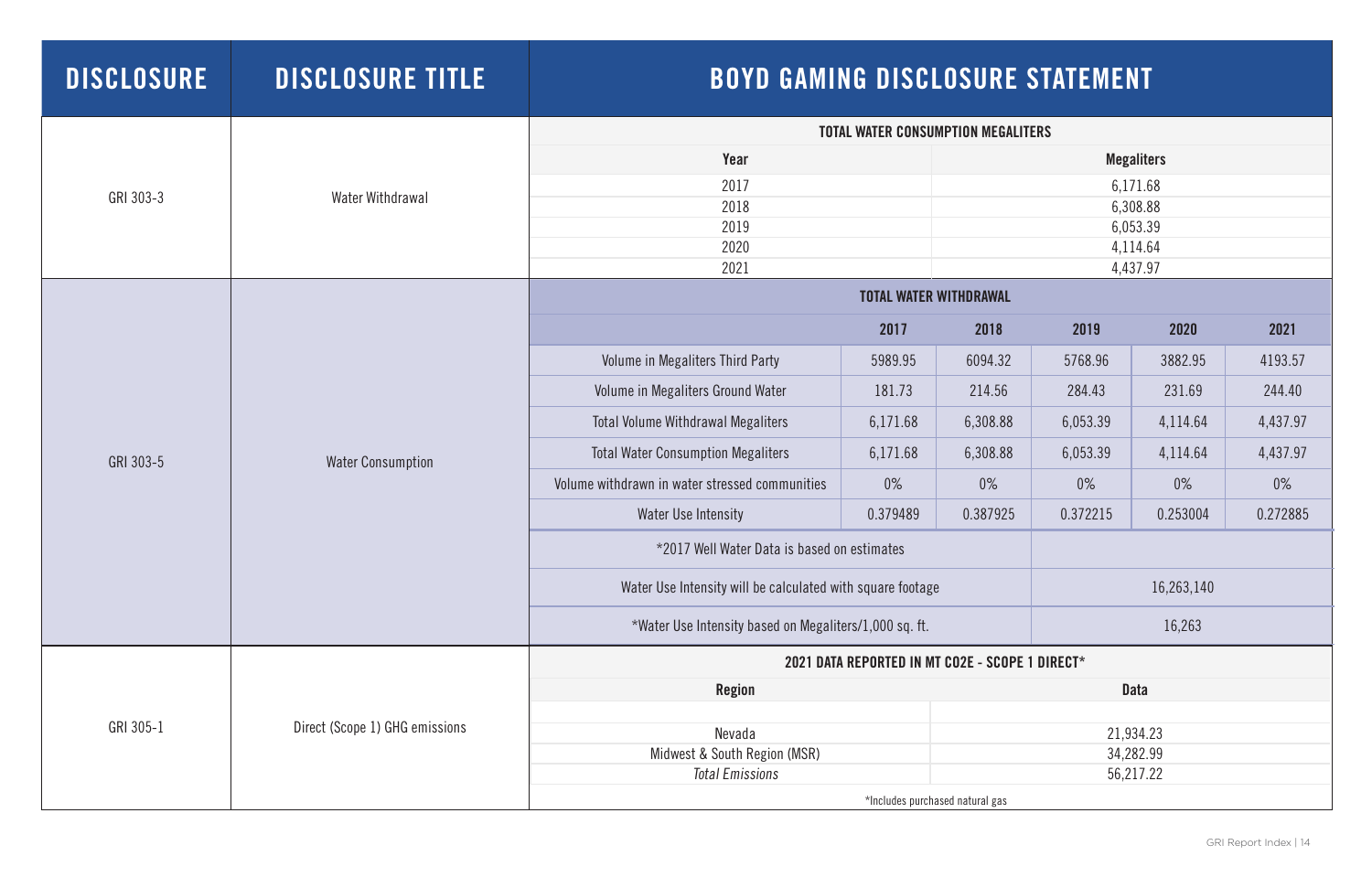| <b>DISCLOSURE</b> | <b>DISCLOSURE TITLE</b>                            | <b>BOYD GAMING DISCLOSURE STATEMENT</b>                                                                                                                                                                                                                                                                                                                                                                                                                                                                                                                                                                                                                                                                                                                                                             |             |  |  |
|-------------------|----------------------------------------------------|-----------------------------------------------------------------------------------------------------------------------------------------------------------------------------------------------------------------------------------------------------------------------------------------------------------------------------------------------------------------------------------------------------------------------------------------------------------------------------------------------------------------------------------------------------------------------------------------------------------------------------------------------------------------------------------------------------------------------------------------------------------------------------------------------------|-------------|--|--|
|                   |                                                    | 2021 DATA REPORTED IN MT CO2E - SCOPE 2 INDIRECT**                                                                                                                                                                                                                                                                                                                                                                                                                                                                                                                                                                                                                                                                                                                                                  |             |  |  |
|                   |                                                    | <b>Region</b>                                                                                                                                                                                                                                                                                                                                                                                                                                                                                                                                                                                                                                                                                                                                                                                       | <b>Data</b> |  |  |
|                   |                                                    |                                                                                                                                                                                                                                                                                                                                                                                                                                                                                                                                                                                                                                                                                                                                                                                                     |             |  |  |
| GRI 305-2         | Energy indirect (Scope 2) GHG emissions            | Nevada                                                                                                                                                                                                                                                                                                                                                                                                                                                                                                                                                                                                                                                                                                                                                                                              | 74,509.50   |  |  |
|                   |                                                    | <b>MSR</b>                                                                                                                                                                                                                                                                                                                                                                                                                                                                                                                                                                                                                                                                                                                                                                                          | 138,230.29  |  |  |
|                   |                                                    | <b>Total Emissions</b>                                                                                                                                                                                                                                                                                                                                                                                                                                                                                                                                                                                                                                                                                                                                                                              | 212,739.79  |  |  |
|                   |                                                    | ** Includes all electricity purchased from the grid                                                                                                                                                                                                                                                                                                                                                                                                                                                                                                                                                                                                                                                                                                                                                 |             |  |  |
|                   |                                                    | 2021 DATA REPORTED IN MT CO2E***                                                                                                                                                                                                                                                                                                                                                                                                                                                                                                                                                                                                                                                                                                                                                                    |             |  |  |
|                   |                                                    | <b>Diverted Emissions</b>                                                                                                                                                                                                                                                                                                                                                                                                                                                                                                                                                                                                                                                                                                                                                                           | 3,247.20    |  |  |
|                   | Other indirect (Scope 3) GHG emissions             | <b>Landfill Emissions</b>                                                                                                                                                                                                                                                                                                                                                                                                                                                                                                                                                                                                                                                                                                                                                                           | 13,284.44   |  |  |
|                   |                                                    | <b>Total Emissions</b>                                                                                                                                                                                                                                                                                                                                                                                                                                                                                                                                                                                                                                                                                                                                                                              | 16,531.64   |  |  |
| GRI 305-3         |                                                    | <b>Avoided Emissions</b>                                                                                                                                                                                                                                                                                                                                                                                                                                                                                                                                                                                                                                                                                                                                                                            | 13,212.31   |  |  |
|                   |                                                    | Nevada Total 2021                                                                                                                                                                                                                                                                                                                                                                                                                                                                                                                                                                                                                                                                                                                                                                                   | 4,566.73    |  |  |
|                   |                                                    | MSR Total 2021                                                                                                                                                                                                                                                                                                                                                                                                                                                                                                                                                                                                                                                                                                                                                                                      | 11,964.91   |  |  |
|                   |                                                    | *** Includes waste emissions, recycling emissions, composting emissions, and waste transportation emissions                                                                                                                                                                                                                                                                                                                                                                                                                                                                                                                                                                                                                                                                                         |             |  |  |
|                   | <b>GHG</b> emissions intensity                     | 2021 DATA REPORTED AS MT CO2E/1,000 SQ. FT.                                                                                                                                                                                                                                                                                                                                                                                                                                                                                                                                                                                                                                                                                                                                                         |             |  |  |
|                   |                                                    | <b>Region</b>                                                                                                                                                                                                                                                                                                                                                                                                                                                                                                                                                                                                                                                                                                                                                                                       | <b>Data</b> |  |  |
|                   |                                                    | Nevada                                                                                                                                                                                                                                                                                                                                                                                                                                                                                                                                                                                                                                                                                                                                                                                              | 12.18       |  |  |
| GRI 305-4         |                                                    | <b>MSR</b>                                                                                                                                                                                                                                                                                                                                                                                                                                                                                                                                                                                                                                                                                                                                                                                          | 20.67       |  |  |
|                   |                                                    | Overall                                                                                                                                                                                                                                                                                                                                                                                                                                                                                                                                                                                                                                                                                                                                                                                             | 16.54       |  |  |
|                   |                                                    | Includes stationary emissions for scope 1 and scope 2 divided by conditioned square footage.                                                                                                                                                                                                                                                                                                                                                                                                                                                                                                                                                                                                                                                                                                        |             |  |  |
| GRI 306-2         | Management of significant<br>waste-related impacts | Minimizing the amount of waste our properties send to landfill is a critical component of our environmental strategy. We have<br>implemented numerous measures to divert waste from landfill, including companywide initiatives to increase our recycling and composting<br>rates; increased use of recyclable and/or compostable materials in our supply chain; communications efforts to raise awareness of recycling<br>among our employees; and the establishment of "Green Teams" of employees at each Boyd property, tasked with identifying additional<br>opportunities to divert waste from landfill.<br>As a result of these efforts, Boyd Gaming achieved a companywide waste diversion rate of 49.9% in 2021, and we have set<br>a companywide waste diversion rate goal of 60% by 2025. |             |  |  |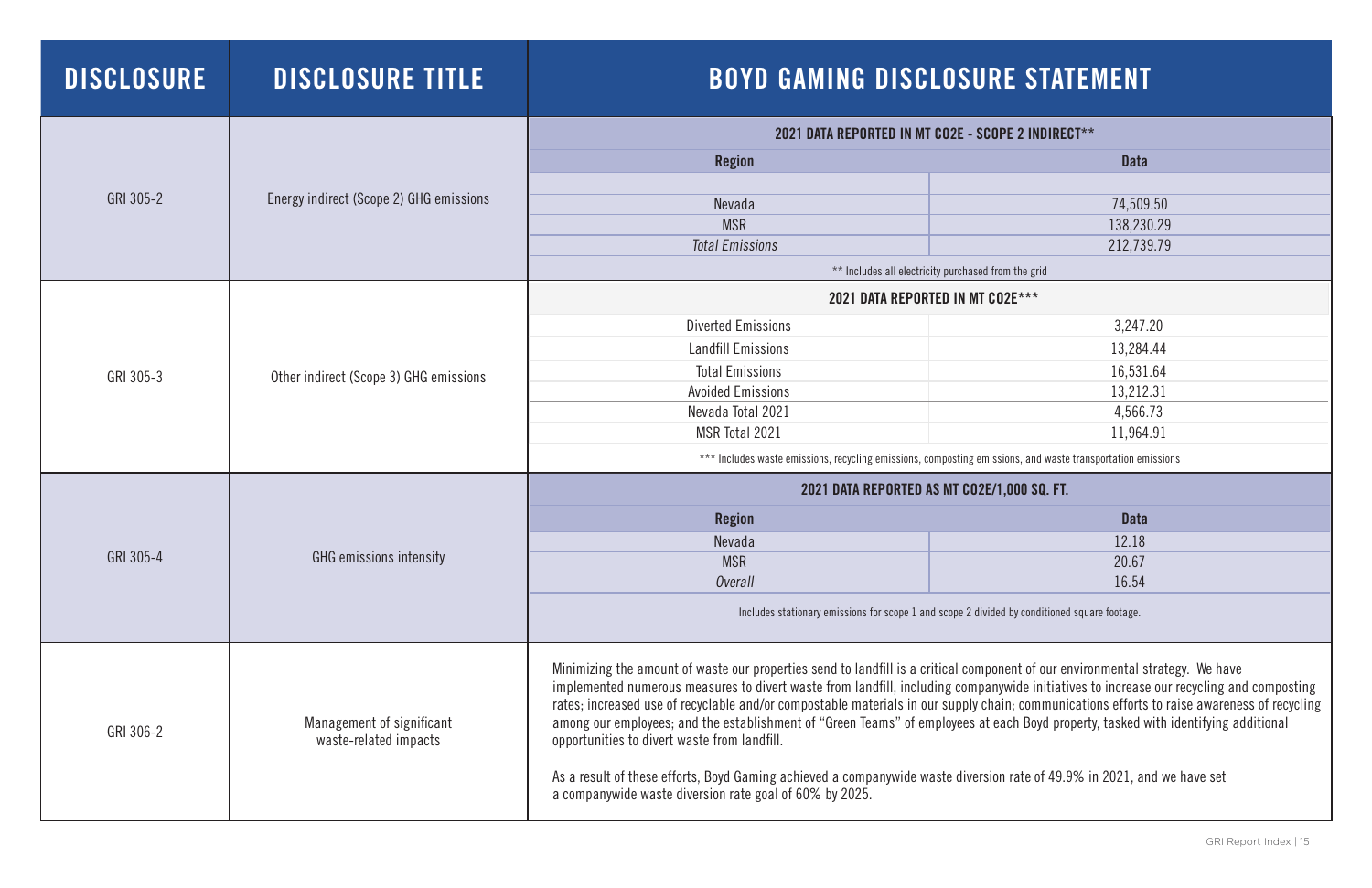| <b>DISCLOSURE</b> | <b>DISCLOSURE TITLE</b>                                                                                 | <b>BOYD GAMING DISCLOSURE</b>                                                                                                                                                                                                                                                                                                                                                                                                                                                                                                                                                                                                                                                                                                                                                                                                                                                                                                                                         |
|-------------------|---------------------------------------------------------------------------------------------------------|-----------------------------------------------------------------------------------------------------------------------------------------------------------------------------------------------------------------------------------------------------------------------------------------------------------------------------------------------------------------------------------------------------------------------------------------------------------------------------------------------------------------------------------------------------------------------------------------------------------------------------------------------------------------------------------------------------------------------------------------------------------------------------------------------------------------------------------------------------------------------------------------------------------------------------------------------------------------------|
| GRI 306-3         | Waste generated                                                                                         | 50,955.24 metric tons                                                                                                                                                                                                                                                                                                                                                                                                                                                                                                                                                                                                                                                                                                                                                                                                                                                                                                                                                 |
| GRI 306-4         | Waste diverted from disposal                                                                            | 49.9% or 25,408.25 metric tons                                                                                                                                                                                                                                                                                                                                                                                                                                                                                                                                                                                                                                                                                                                                                                                                                                                                                                                                        |
| GRI 306-5         | Waste directed to disposal                                                                              | 50.1% or 25,546.99 metric tons                                                                                                                                                                                                                                                                                                                                                                                                                                                                                                                                                                                                                                                                                                                                                                                                                                                                                                                                        |
| GRI 401-2         | Benefits provided to fulltime employees<br>that are not provided to temporary or<br>part-time employees | As part of its commitment to being an employer of choice, Boyd Gaming offers a broa<br>Team members must work for Boyd for at least 90 days to qualify.<br>Team members must work an average of 30 hours or more per week to qualify for the<br>• Medical insurance<br>• Dental/vision insurance<br>• Company paid life insurance<br>• Short-term and long-term disability insurance<br>• Voluntary life and AD&D for team member, spouse and/or children (20+ hours/wk.)<br>Additionally, team members who work at least 20 hours a week (but are not full-time<br>a medical insurance plan designed specifically for our part-time team members.<br>All Boyd team members (full-time and part-time) are offered the following benefits, r<br>$\bullet$ 401(k) plan with company match (team member must be 21 or older)<br>• Accident insurance<br>• Critical illness insurance<br>• Hospital indemnity<br>• Flexible spending accounts (health and dependent care) |

ad selection of benefits to its team members.

ne following benefits:

ne) are offered access to "Mini Med,"

, regardless of average hours worked: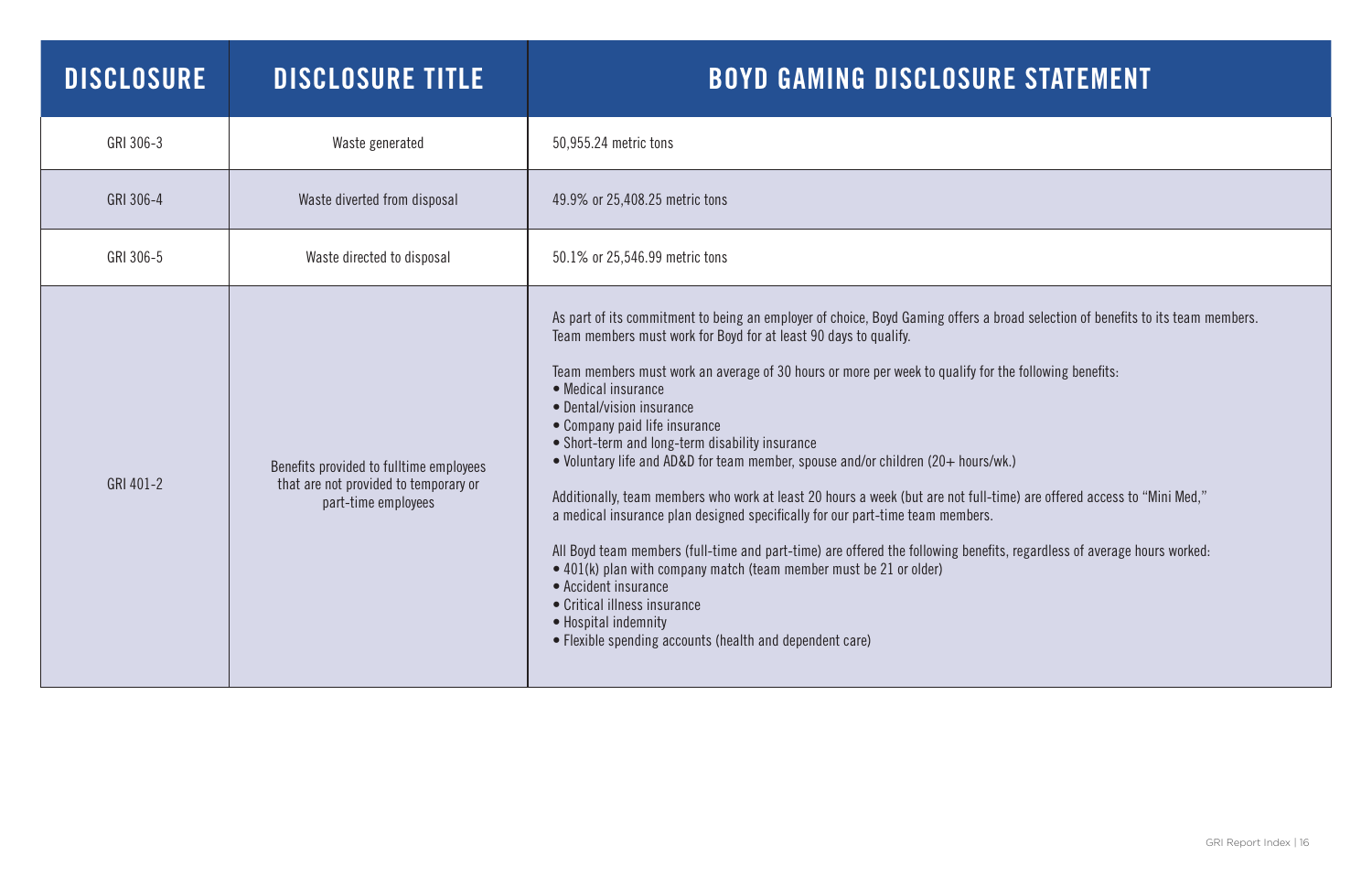| <b>DISCLOSURE</b> | <b>DISCLOSURE TITLE</b>                                                                   | <b>BOYD GAMING DISCLOSURE</b>                                                                                                                                                                                                                                                                                                                                                                                                                                                                                                                                                                                                                                                                                                                                                                                                                                                                                                                                                                |
|-------------------|-------------------------------------------------------------------------------------------|----------------------------------------------------------------------------------------------------------------------------------------------------------------------------------------------------------------------------------------------------------------------------------------------------------------------------------------------------------------------------------------------------------------------------------------------------------------------------------------------------------------------------------------------------------------------------------------------------------------------------------------------------------------------------------------------------------------------------------------------------------------------------------------------------------------------------------------------------------------------------------------------------------------------------------------------------------------------------------------------|
| GRI 403-1         | Occupational health and<br>safety management system                                       | As required by the Occupational Safety and Health Administration (OSHA), Boyd Gar<br>applies to all Company properties nationwide. Going beyond this legal requirement.<br>Safety Consultation and Training Section to develop property safety programs that a<br>Achievement Recognition Program (SHARP), awarded to state businesses that imple-<br>While the SHARP certification applies only to Boyd Gaming's Nevada properties, the<br>SHARP certification to all of its properties nationwide.                                                                                                                                                                                                                                                                                                                                                                                                                                                                                         |
| GRI 403-3         | Occupational health services                                                              | Boyd Gaming's Corporate Safety department tracks injury and illness reports on a d<br>Company to identify trends and potential risks throughout its operations. This anal<br>Safety Manager, who works with property security and department heads to conduct<br>are being followed. Each property is also required to conduct a health and safety an<br>are introduced.<br>Should a team member workplace injury occur, the Company will provide the team no<br>or therapy at no cost to the team member. If the workplace injury prevents the team<br>Company will offer temporary disability wage replacement (or alternative light-duty<br>Following each injury incident, the applicable department supervisor must compile<br>details and a root cause analysis of the incident. Each report must be personally re<br>All Boyd team members are advised to contact either their supervisor or security im<br>toll-free hotline in case an employee wishes to make an anonymous report. |
| GRI 403-4         | Worker participation, consultation and<br>communication on occupational health and safety | Every Boyd Gaming property has a Safety Committee that must include representati<br>and line-level team members. These committees meet monthly to review property in<br>in the workplace (along with recommended mitigation measures). Should a propert<br>property's Safety Committee is required to develop and implement a property mitiga                                                                                                                                                                                                                                                                                                                                                                                                                                                                                                                                                                                                                                                |

ming has a written health and safety program that Boyd Gaming has partnered with Nevada OSHA's are recognized under Nevada OSHA's Safety and Health lement exemplary health and safety protocols.

Gompany has applied the safety protocols required for

aily, monthly, quarterly and annual basis, allowing the lysis is supplemented at each property by a dedicated t periodic safety inspection and ensure safety protocols nalysis whenever new equipment and/or processes

member with access to necessary medical care and/ or therapore from returning to their regular job duties, the  $\alpha$  if possible).

an accident/injury investigation report that provides eviewed and signed by the property general manager.

mediately to report safety concerns. We also provide a

ives from management, supervisor-level team members njury statistics, recent incidents and potential hazards ty's injury rates rise above the industry average, the ation plan.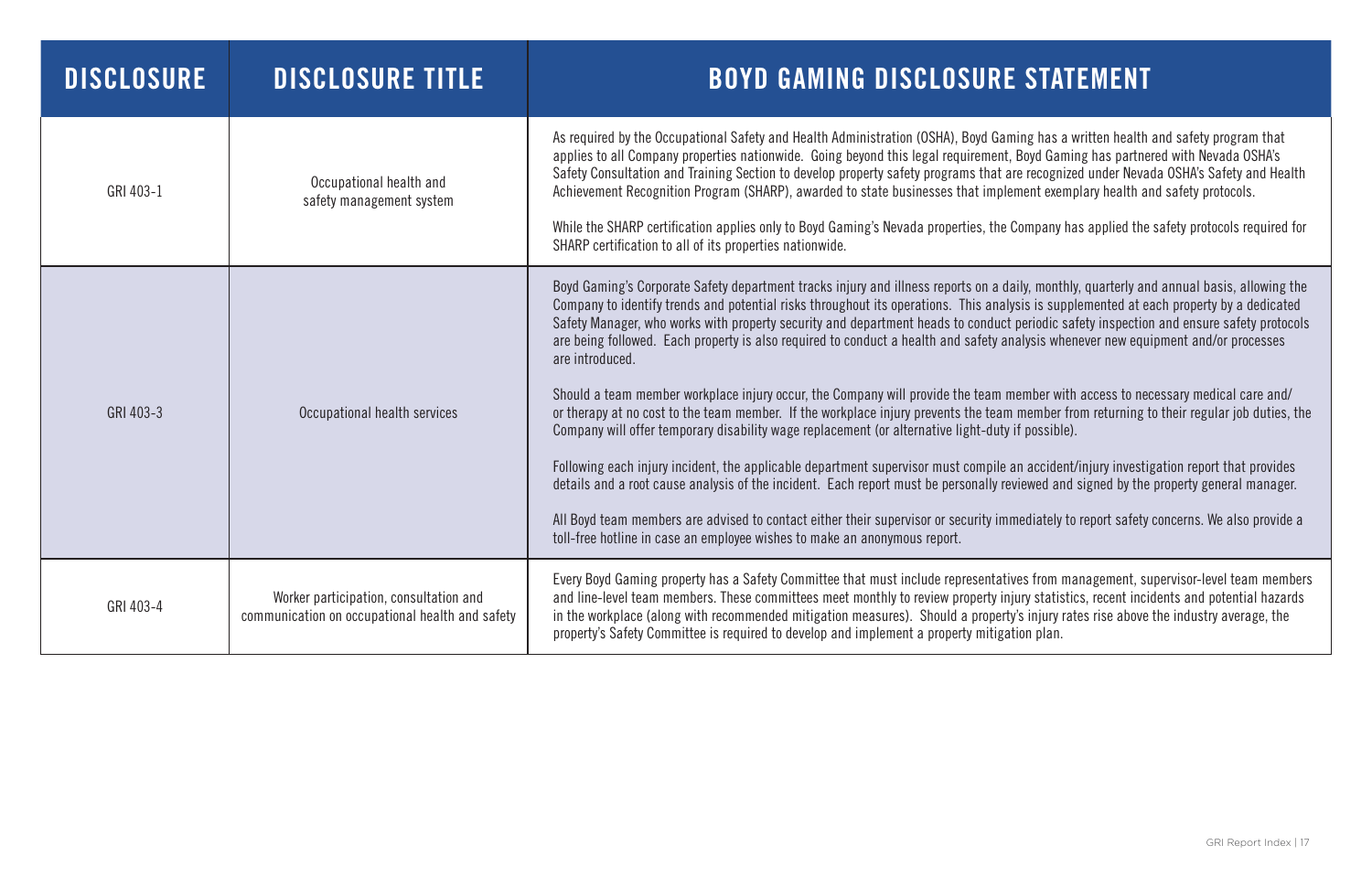| DISCLOSURE | <b>DISCLOSURE TITLE</b>                                                   | <b>BOYD GAMING DISCLOSURE STATEMENT</b>                                                                                                                                                                                                                                                                                                                                                                                                                                                                                                                                                                                                                                                                                                                                                                                                                                |
|------------|---------------------------------------------------------------------------|------------------------------------------------------------------------------------------------------------------------------------------------------------------------------------------------------------------------------------------------------------------------------------------------------------------------------------------------------------------------------------------------------------------------------------------------------------------------------------------------------------------------------------------------------------------------------------------------------------------------------------------------------------------------------------------------------------------------------------------------------------------------------------------------------------------------------------------------------------------------|
| GR 403-5   | Worker training on occupational<br>health and safety                      | All Boyd Gaming team members are required to complete an annual workplace safety review and acknowledgment. Additionally,<br>team members must complete specific safety training courses based on their job duties and potential workplace hazards.<br>These courses are offered in both English and Spanish, and are conducted solely during team members' scheduled working hours.                                                                                                                                                                                                                                                                                                                                                                                                                                                                                   |
| GRI 403-6  | Promotion of worker health                                                | Boyd Gaming offers a range of free health services to team members enrolled in its medical coverage plans, including: annual head<br>screenings for team members and spouses; access to "health hubs" at all Boyd properties, which offer team members virtual and<br>confidential access to urgent care-type health services and mental health services; and around-the-clock access to telemedicine<br>from home.<br>Additionally, Boyd Gaming offers no-cost flu and COVID vaccinations to all team members and their family members, with on-site<br>vaccination clinics offered in most cases. Team members and family members do not need to be enrolled in a Boyd health insurar<br>have access to free vaccinations.                                                                                                                                           |
| GRI 403-8  | Workers covered by an occupational health<br>and safety management system | 100% of Boyd Gaming employees nationwide are covered by the Company's health and safety program. Additionally, all on-site ve<br>and contract employees are required to comply with the Company's safety policies and safe work practices.                                                                                                                                                                                                                                                                                                                                                                                                                                                                                                                                                                                                                             |
| GRI 403-9  | Work-related injuries                                                     | 2020 Work Related Injury<br>Recordable injuries not resulting in restrictions or lost time: 79<br>Recordable injuries resulting in restricted work or transfers to another job: 28<br>Recordable injuries resulting in lost time (1): 96<br>Total OSHA Recordable injuries (2): 203<br>2021 Work Related Injury<br>Recordable injuries not resulting in restrictions or lost time: 62<br>Recordable injuries resulting in restricted work or transfers to another job: 29<br>Recordable injuries resulting in lost time (1): 148<br>Total OSHA Recordable injuries (2): 239<br>(1) The Recordable Injuries resulting in lost time include 23 work-related Covid illnesses in 2020 & 60 Covid Related Illnesses in 2021<br>(2) Some injuries result in both restricted work and lost time and have been included as 1 incident in the Total OSHA Recordable injuries co |

medical coverage plans, including: annual health pperties, which offer team members virtual and  $\frac{1}{2}$  and around-the-clock access to telemedicine services

embers and their family members, with on-site not need to be enrolled in a Boyd health insurance plan to

and safety program. Additionally, all on-site vendors and safe work practices.

in 2020 & 60 Covid Related Illnesses in 2021 l incident in the Total OSHA Recordable injuries count.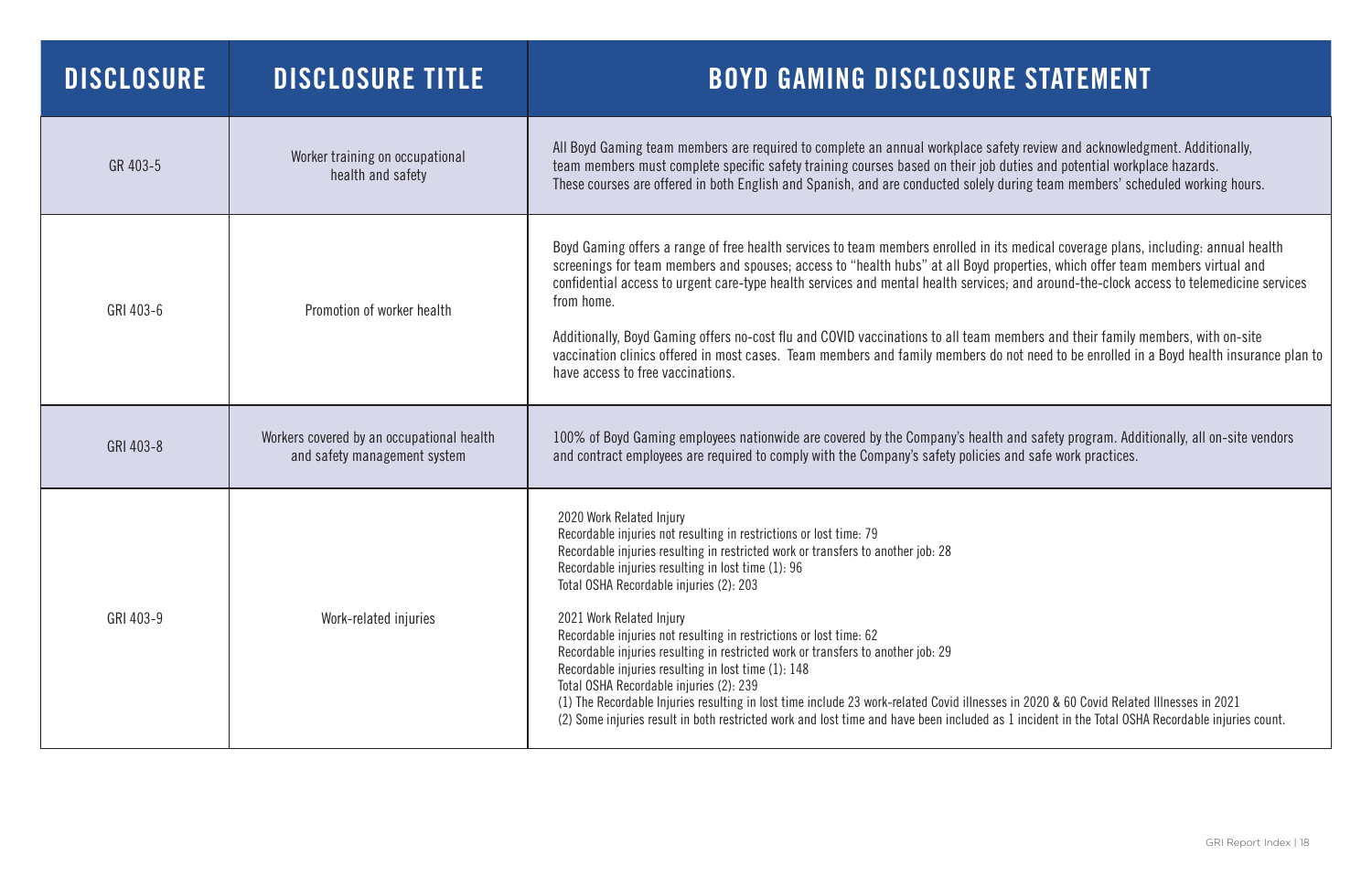| <b>DISCLOSURE</b> | <b>DISCLOSURE TITLE</b>                                                                 | <b>BOYD GAMING DISCLOSURE STATEMENT</b>                                                                                                                                                                                                                                                                                                                                                                                                                                                                                                                                                                       |
|-------------------|-----------------------------------------------------------------------------------------|---------------------------------------------------------------------------------------------------------------------------------------------------------------------------------------------------------------------------------------------------------------------------------------------------------------------------------------------------------------------------------------------------------------------------------------------------------------------------------------------------------------------------------------------------------------------------------------------------------------|
| GRI 404-1         | Average hours of training per year per employee                                         | In 2021, Boyd Gaming team members completed approx. 61,000 hours of training, averaging just over 4 hours per team member.                                                                                                                                                                                                                                                                                                                                                                                                                                                                                    |
| GRI 404-2         | Programs for upgrading employee<br>skills and transition assistance programs            | In support of our long-standing commitment to promotion from within, Boyd Gaming offers all employees access to voluntary leadership<br>training courses through our online training platforms. In 2021, almost 700 Boyd employees participated in a series of monthly, one-hour<br>leadership training courses offered to our employees by DeVry University. Separately, our employees spent nearly 7,000 hours taking voluntary,<br>on-demand leadership skills coursework on topics including Communication Skills, Change Management, Personal Development,<br>Management Skills and Conflict Resolution. |
| GRI 404-3         | Percentage of employees receiving regular<br>performance and career development reviews | Under Company policy, all non-represented Boyd Gaming team members must receive an annual performance evaluation from their<br>direct supervisor.                                                                                                                                                                                                                                                                                                                                                                                                                                                             |
| GRI 405-1         | Diversity of governance bodies and employees                                            | As of December 31, 2021, three of the 10 members of our Board of Directors were women, while one member identifies as racially<br>or ethnically diverse.<br>As of December 31, 2021, Boyd Gaming employed 15,114 people. The demographic make-up of our workforce is:<br>Female: 51%<br>Male: 49%<br><b>White: 48%</b><br>Asian and/or Pacific Islander: 17%<br>Black/African-American: 16%<br>Latinx/Hispanic: 14%<br>Two or More Races: 4%<br>Native American: 1%                                                                                                                                           |